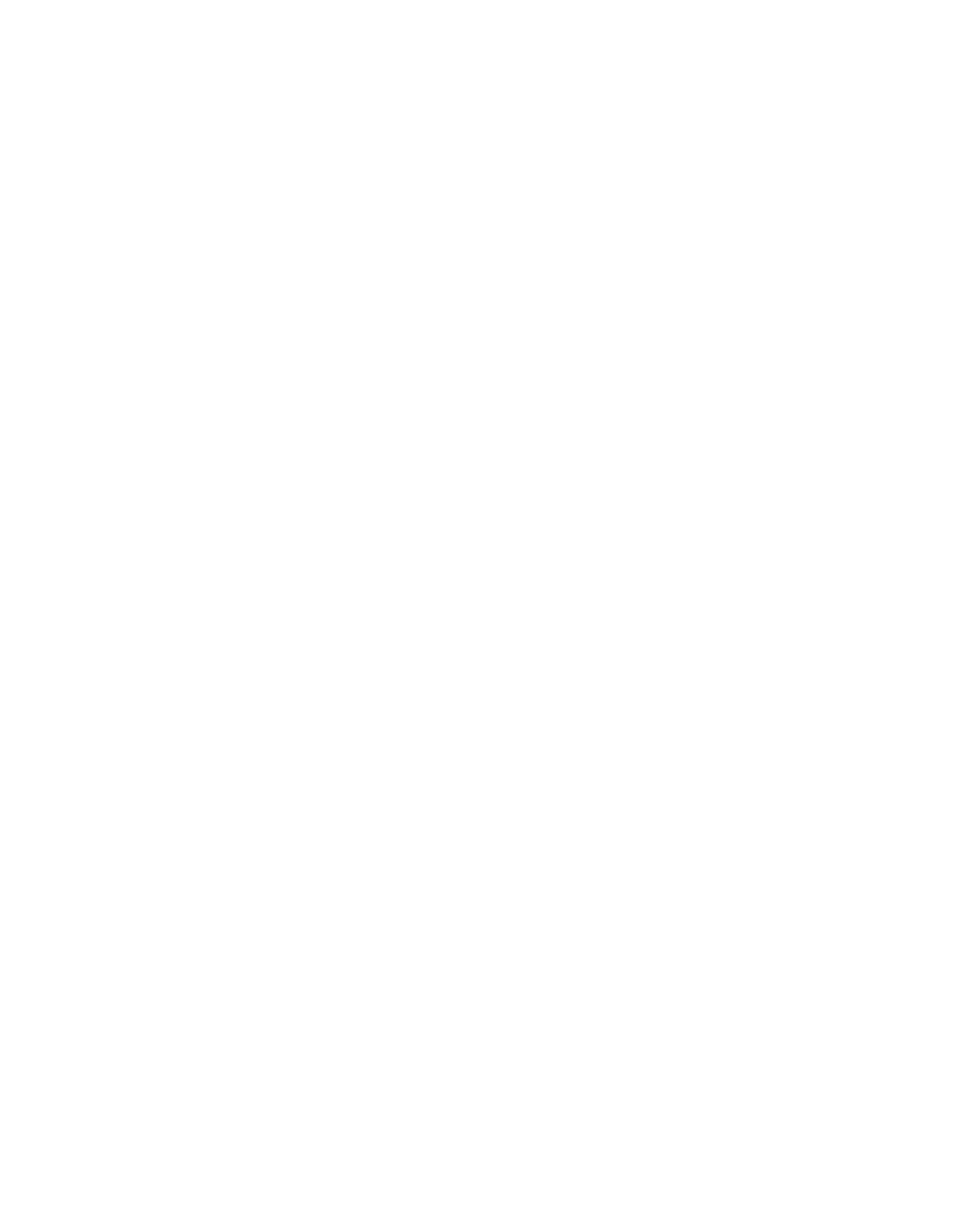# **Statement by Governor Martín Guzmán, Minister of Economy of Argentina**

**On behalf of the Southern Cone Constituency**

**(Argentina, Bolivia, Chile, Paraguay, Peru, and Uruguay)**

#### *Global Developments*

**The global outlook is recovering amidst emerging divergence observed between and within countries. This is one key message in the flagship reports**. The world economic outlook has improved since last October and global growth projections have been upgraded. However, the upward revision is primarily due to better performance of Advanced Economies (AEs), while the revision for Emerging Market and Developing Countries (EMDCs) is modest. Further, this performance gap is projected to remain in the medium term. AEs are expected to quickly return to their pre-pandemic trend on the back of unprecedented policy support and vaccination completed in 2021.

**Key areas to sustaining strong international cooperation to ensure a solid, sustainable, and broad-based recovery, are vaccine distribution, policy coordination, and international liquidity support.** Multilateral collaboration is vital to ensure a fast rollout of vaccines across the world. Opening the vaccine formula to be produced with technical capability everywhere would hasten the recovery and limit the extent of scarring. International coordination of policies will be critical in a recovery at different growth rates. The calibration of future policy actions in AEs must carefully consider both domestic conditions and international spillovers into EMDCs. Also, the international community must ensure that those members facing severe financial constraints get adequate and timely access to international liquidity. These countries will need continued support to finance critical health expenditures, maintain adequate social policies and public services, support the recovery of their economies, and limit scarring and hysteresis effects. The Fund must remain well-resourced to provide additional liquidity support to its members and flexible to adjust its lending tools as needed. A new allocation of SDRs will help to alleviate the external liquidity pressures among the most vulnerable members.

**We broadly concur with the WEO's assessment of the global economy but highlight the differences in the outlook and risks across country groups.** World output projections for this year and next have been raised. Global GDP by the end of 2022 is now expected to be 2 percentage points above the level projected last October. However, we highlight that the upward revision primarily reflects the improvement in AEs  $(+3 \text{ pp})$ , while the upgrade in EMDCs is more modest  $(+1\frac{1}{2} \text{ pp})$ . At the same time, downside risks remain significant, including new waves of infections and lockdowns, new vaccineresistant variants, tighter financial conditions, extended scarring, intensified social unrest, as well as prepandemic risks such as natural disasters, geopolitical, trade, and technological risks. Upside risks are linked primarily to faster vaccine rollout. The analysis of the alternative scenarios seems to indicate that the balance for EMDCs is tilted to the downside due to late vaccination, reduced policy space to maintain fiscal and monetary support, and larger scarring effects.

**Health spending and vaccine production cooperation are critical in the near term. Monetary and fiscal policies must remain accommodative whenever possible until the global recovery is firmly entrenched and broad-based.** In the near term, fiscal strategies must remain realistic about institutional, debt vulnerabilities, volatile financial conditions, and high uncertainty regarding the length of the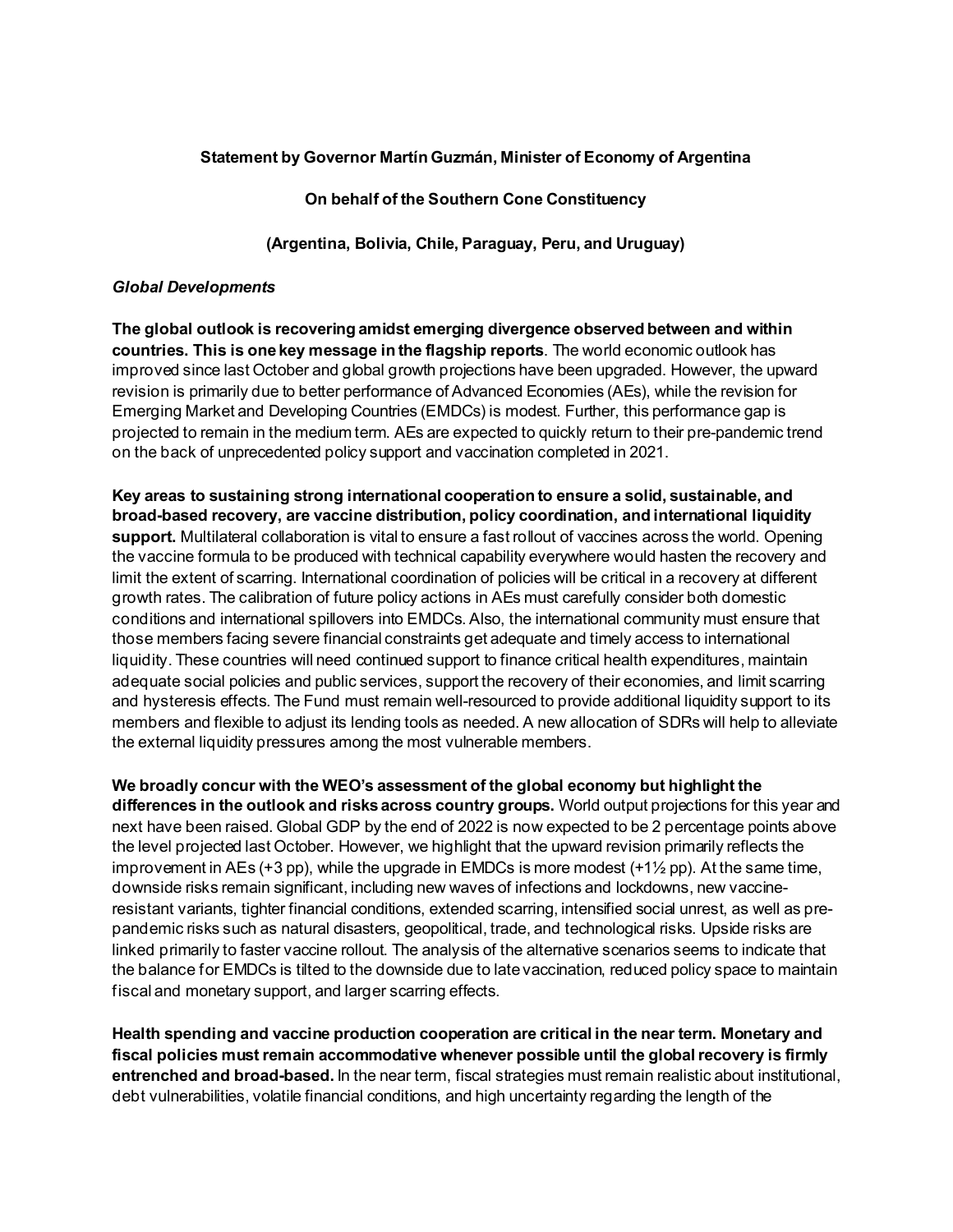pandemic, especially in EMDCs. Monetary policy should also remain accommodative wherever possible, but again policy advice needs to be tailored to country-specific circumstances. Exchange rate flexibility, macroprudential policies, and, in some specific cases, capital flow measures can provide EMDCs' central banks with additional policy space**.** More importantly, clear forward guidance and communications from AEs' central banks will be crucial to avoid an abrupt reassessment of financial conditions, public debt sustainability, and capital flows to Emerging Markets (EMs)**.** Finally, important pre-pandemic challenges remain to be tackled: sluggish productivity growth, climate change mitigation, inequality, market concentration, aging populations, and automation.

**Medium-term scarring effects are more likely in EMDCs, but their scope can still be limited.** We welcome the analysis in Chapter 2 of the WEO about scarring effects after the pandemic crisis. So far, unprecedented policy support has successfully minimized scarring effects in AEs. In contrast, they are more likely to happen in EMDCs where policy support has been more limited, lockdown measures have been more extensive, the economic and employment contraction has been deeper, and the recovery is expected to take longer. In these countries, high unemployment, weakened household and corporate balance sheets, and disruptive sectoral spillovers could produce long-lasting damage, as reflected in staff's medium-term projections.

**Furthermore, at the national level, these scarring effects are likely to be concentrated in youth, women, informal, and less-skilled workers, which will increase inequality and poverty.** We stress that it is still too early to reach definitive conclusions on the scope of scarring effects in EMDCs. Much remains to be done to improve the medium-term outlook. Staff's analysis provides useful advice on policies to contain the scope of scarring effects: targeted support in hard-hit sectors, strengthening unemployment support, retraining, job creation, efficient debt resolution schemes, among others. EMDCs will need technical assistance, capacity development and, in some cases, external financial support to implement these measures and minimize scarring effects.

**Moreover, the recovery in 2021 will not be synchronized and will see many countries with less ammunition to support their social and economic programs.** This starting point in 2021 may become much more complicated in emerging markets if financial tightening occurs sooner rather than later. Government, households, and firms' balance sheets could easily deteriorate if abundant liquidity is abruptly mopped up or key interest rates in AEs are suddenly increased. For that reason, regulatory and financial tools available in emerging markets are limited and must be used accounting for the delicate trade-offs associated with the macroeconomic goals and financing constraints. We go along with the idea to take early action and to tighten macroprudential tools to mitigate well-identified pockets of risks, bearing in mind not to tighten financial conditions that could jeopardize growth. In the same vein, tools for nonbank financial intermediation should be created and implemented to broaden the perimeter of the regulation and supervision of the economic system.

**The labor share of income has been on a continuing descending trend since the 1980´s in AEs and the 1990´s in EMDCs, as reported and studied in the April 2017 WEO.** The decline of the labor share sharpened last year as unemployment increased and wage pressures subsided for some important groups of workers, although in many countries declining labor income was offset by rising government transfers or unemployment insurance. Moreover, it must be noted that employment no longer lifts people out of poverty. Going forward, countries will need to strengthen labor market policies and salaries.

**We welcome the focus of the Fiscal Monitor on the policy response to the pandemic and the call for maintaining fiscal support until recovery is firmly in place.** We agree that a timely and aggressive fiscal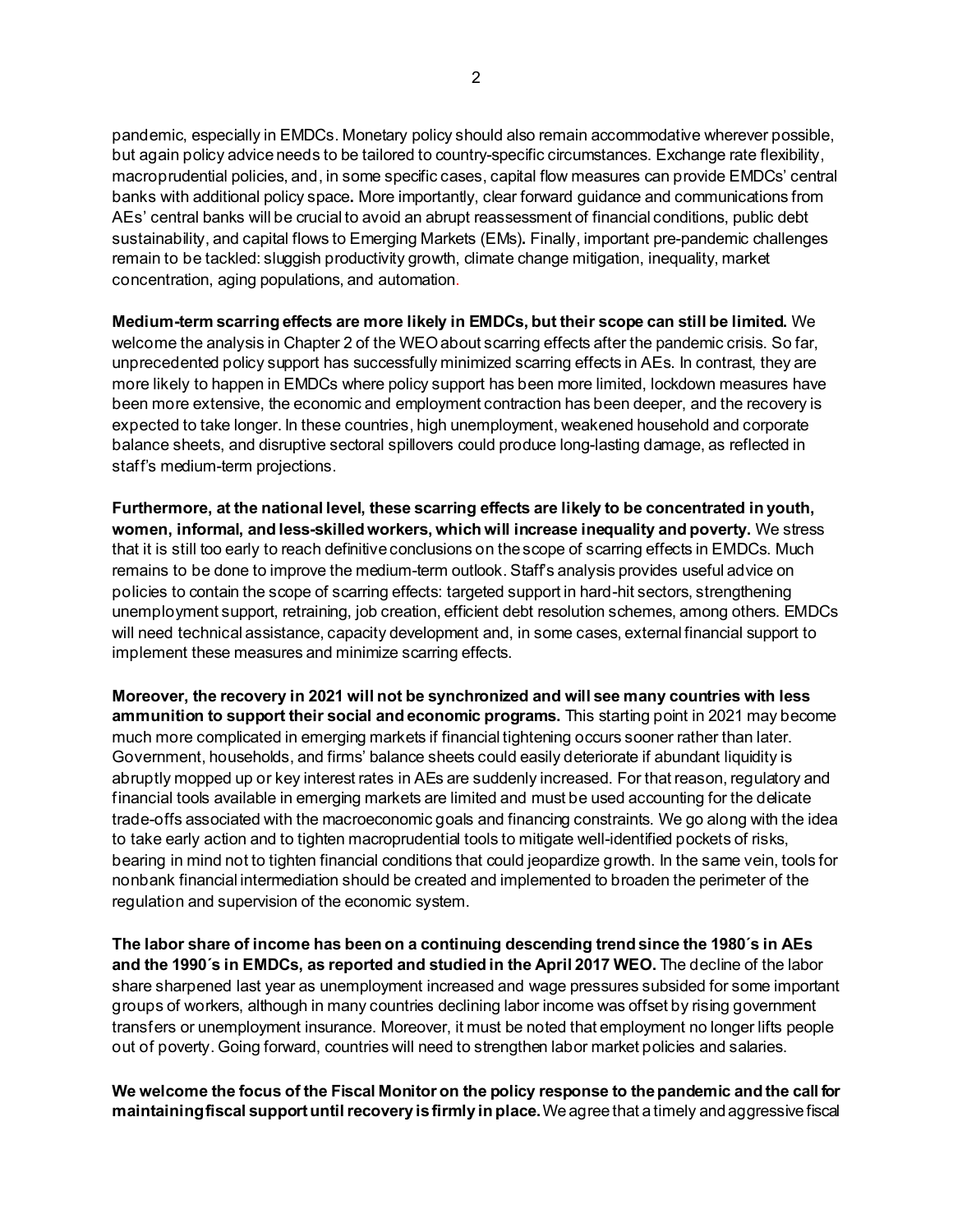response, in line with each country's policy space, was the right response to the pandemic. The lifeline to the most needed households, small and medium-sized business, and to the health system, including securing vaccines for the whole population, were the right priorities. The pandemic is a public health priority; we fully support the need to provide the necessary funding to health care systems everywhere and to ensure that vaccines are available to all countries at affordable prices. As staff clearly shows in the upside scenario with faster global vaccination, the global gain in GDP and tax revenues more than compensates for the investment needed to properly tackle the pandemic worldwide.

**The analysis on inequality and poverty in Chapter 2 of the Fiscal Monitor is relevant.** The pandemic helped to increase preexisting inequalities and poverty and has shown the importance of adequate social safety nets. As well pointed out in the report, inequalities are not only in income and wealth; inequalities include a variety of issues, like access to vaccines, health, education, digital infrastructure, finance services, and shelter, for instance. Economic inclusion, in a way, refers also to equal access to quality public goods**.** In a bidirectional causation, inequality and poverty have worsened due to the pandemic, and, in turn, the health and economic impact of the pandemic have increased due to poverty and inequality existing prior to the pandemic. When half the population of a country lives in a room with an average 4.5 people, contagion spreads quickly. With school closures, disadvantaged children have suffered the most, as they do not have notebooks or internet access, nor do they receive newspapers at home.

**The response to the various aspects of inequality and poverty must be comprehensive at the national and international level.** It must consider general policies before redistributive taxation, and it must also consider government spending policies. In this regard, we support investment in human development, food, education, health, childcare and early childhood development, as well as policies to increase potential growth, quality jobs, and public revenues. Strengthening the social safety nets and active labor market policies are essential under the current circumstances, even though the immediate priority is vaccines for all. Another avenue is to enhance tax capacity and increase progressivity of income taxation, inheritance/gift taxes, property taxation and tax coordination at international level. In these pandemic times, some countries have implemented wealth taxes and excess corporate profit taxes. At the same time, a medium-term fiscal framework, improvements to public financial management, and transparency and accountability are of the essence.

**Current macroeconomic policy responses will present new policy challenges in the near future that will have consequences on the distribution of income and wealth.** While necessary expansionary fiscal policies are unlikely to create CPI inflationary pressures in the near term in AEs, they will create pressure on asset prices that would materialize in asset price inflation if the supply of financial assets does not increase proportionally to the growth in demand for financial assets that the creation of liquidity entails. With absent policy measures to tackle this phenomenon, the consequence would be an increase in the inequality of wealth. In those scenarios, appropriate taxing policies will be necessary to avoid the regressive and inequitable consequences that those dynamics would entail. On the other hand, countries with no reserve and non-robust currencies, as well as with tight credit access constraints, face more delicate trade-offs when designing appropriate macroeconomic policy responses to the crisis. The need for counter-cyclical fiscal policy runs against the financing constraints and the tensions that monetary financing poses for exchange rate stability and economic stability. In critical cases of distress, external liquidity support and debt restructuring become necessary conditions for avoiding economic and social destabilization—these conditions are likely to hold, not only in Low-Income Countries (LICs) but also in a number of Middle-Income Countries (MICs).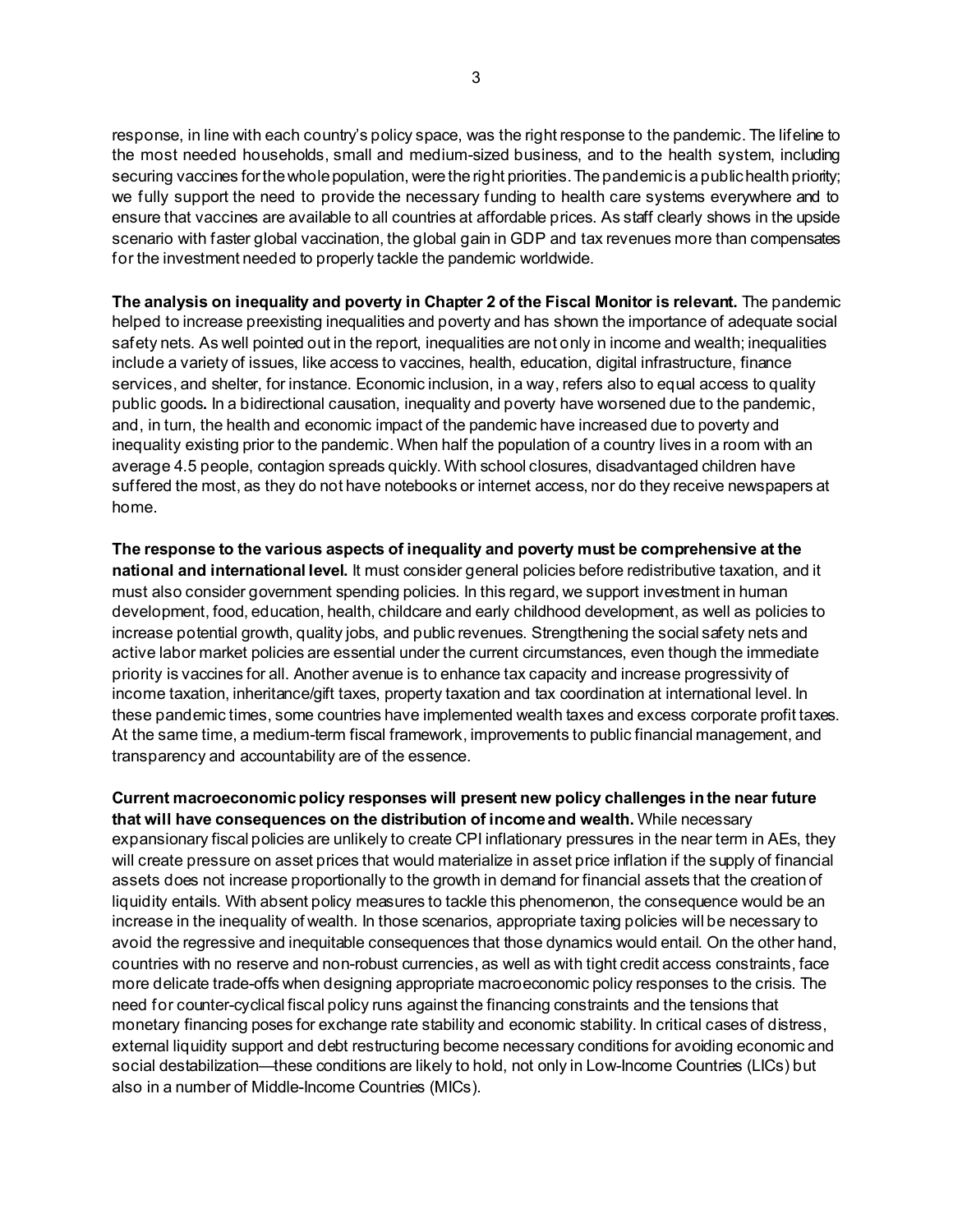# *Bolstering the Recovery, Countering the Divergence, and the Managing Director's Global Policy Agenda*

**In the outlook, uncertainty remains high, as well as growth divergence among and within countries, and the impact of this pandemic on all countries is and will be a remarkable challenge to overcome.** However, countries´ policy responses were very strong, and vaccination is under way, albeit with uneven distribution and not with the required speed, particularly in EMDCs, including LICs. We are not yet out of the woods, but recent data shows that the global economy is recovering from the deep recession. However, we should not be complacent; per capita income losses from end 2019 to 2022 for EMDCs, excluding China, could be 20 percent, twofold percentage points more than that of AEs.

**We broadly agree with the analysis and main recommendations posed in the Global Policy Agenda.** We would like to especially underline the importance to ending the pandemic as soon as possible. To achieve this, accelerating universal access to vaccines, and opening the vaccine formula to be produced with technical capability everywhere would be of the essence. The commitment by the Fund to support international cooperation are key to safely exit the crisis, and actions to reduce trade barriers on medical supplies and equipment are still important at this stage.

**Challenges related to the pandemic are still immense and vast.** Therefore, a strict prioritization is needed, trying first to concentrate on the immediate effects of the crisis, and then on what will remain once the main impacts of the pandemic wanes. We support that transformative policies should aim for fast convergence toward a green, digital, and inclusive future, while at the same time, continue enhancing the expertise areas of the Fund, namely fiscal, monetary, financial, and external policies as well as macrocritical areas, such as climate change, digitalization, and inclusive growth, including fragile states.

**We support that the IMF continues to evolve to serve its membership in a rapidly changing and uncertain world.** The proposal for a general special SDR allocation is an important step forward to facilitate liquidity at the international level and enhance resilience. The lending strategy should continue supporting EMDCs, including MICs and LICs' recovery needs. Surveillance should concentrate on systemic countries whose fiscal support during the pandemic exceeded 20 percent of GDP and whose public debt surpassed 100 percent of GDP. When monetary policy normalizes, we ask that adverse spillovers to EMDCs be extremely minimized to avoid jeopardizing the recovery. As always, Capacity Development (CD) will be of the essence, increasing the share of Fund-financed CD.

**Within this background, we support the IMF work agenda and operations for the next semester** as a step towards the medium term and a safe exit from the crisis by reducing risks. We stress that a flexible agenda to answer unforeseen reality requests is needed, while continuing to work to address financial inclusion, gender equity, and income and wealth inequality.

**After more than a decade of a maximum constrained flat real budgets, we support a budget that allows the Fund to fully to fulfil its mandate, particularly in support of MICs including LICs, which is key at the current time.** In this regard, MICs are the only contributors to the Fund's lending income. Lending operational income represents the bulk of Fund revenues and is almost threefold the yearly budget of the IMF. MICs pay lending income, i.e., the margin for the rate of charge, service charge, commitment fees, and surcharges. These payments exceed the current budget threefold. They should be heavily reduced at this time of negative interest rates. With regards to surcharges, we believe that these payments should be suspended during the pandemic and the recovery, while discussing their reduction or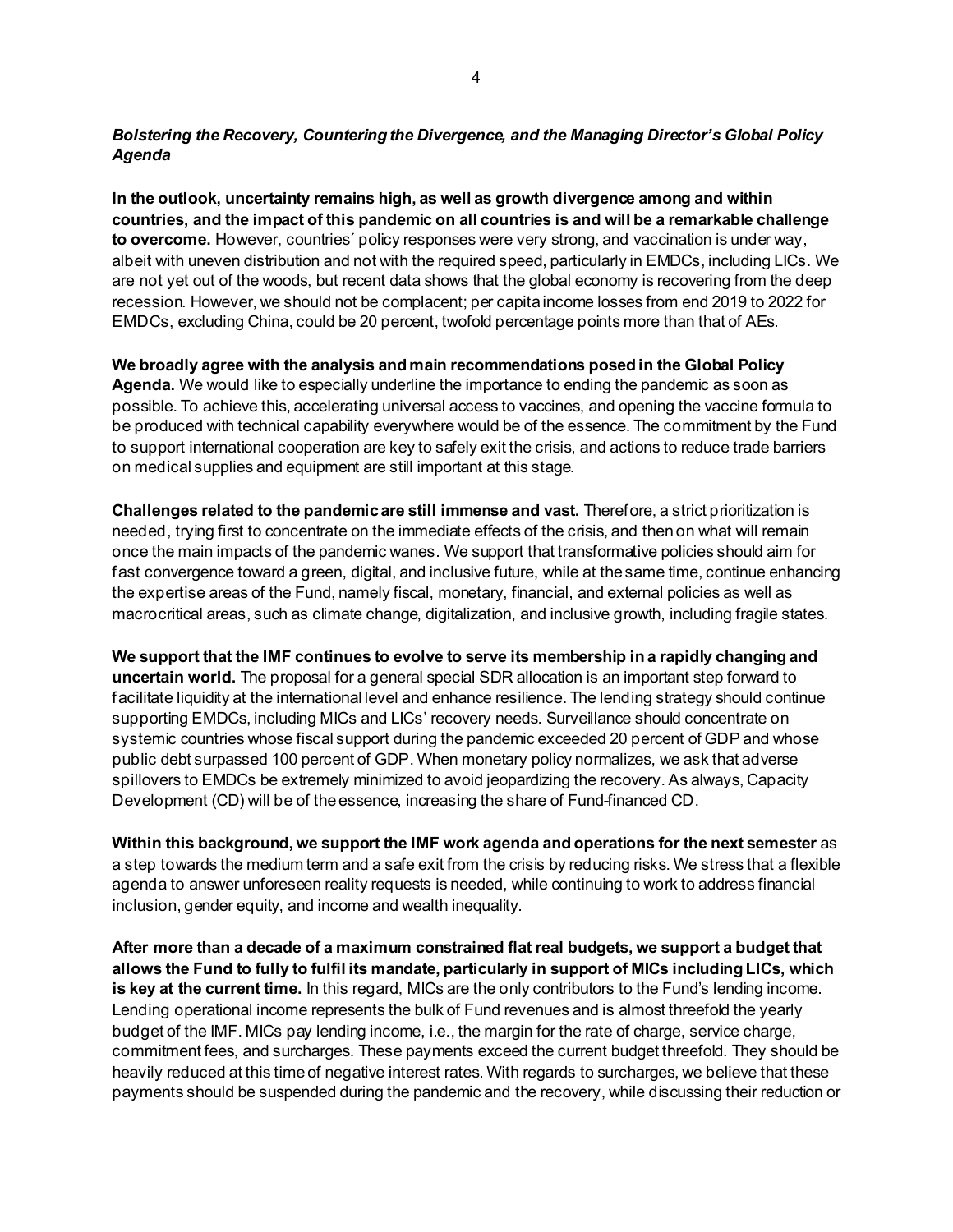elimination. Thus, we ask to include in the Agenda for the next semester a Board Meeting to review Access Limits and Surcharges Policies. The last review was in 2016 and these reviews should take place every fiveyears.

**We believe that the process of governance reform would continue under the 16th General Review of Quotas** and hope that this work will be concluded no later than mid-December 2023 by increasing the share of EMDCs in total quotas.

# **ARGENTINA**

Argentina's economy is facing a challenging situation, made worse by COVID, and is now being aggravated by a second wave and the spread of new variants.

Economic challenges are long lasting. Before the pandemic, the gross domestic product (GDP) was smaller than eight years before. The lack of foreign exchange due to low exports' dynamism and the widespread propensity to save on foreign exchange to preserve value from high inflation, has led to repeated economic crises. After relying on credit markets between 2016 and 2018, the economy was exposed to a sudden-stop, and a deal with the IMF was agreed that entailed the largest credit ever disbursed in one year, almost USD 46 billion. However, the program failed, and confidence was not restored. The economy contracted in 2018 and 2019 and inflation accelerated. Debt did not become sustainable and the country, once again, faced a debt crisis with severe implications. In March 2020, a lockdown was implemented, and GDP continued to fall in 2020.

In this context, the government is firmly committed to putting the economy back on a sustainable path. Prior to the pandemic, policies were oriented to generate conditions to deal with the social and economic emergency, macroeconomic stabilization, and ensure the sustainability of the public debt. Despite the pandemic, several accomplishments were achieved in 2020 and during the first quarter of 2021. In this brief statement, we will explain the measures to shield the economy from the impacts of COVID-19, the debt situation and the ongoing negotiations with the IMF, and the macroeconomic policies adopted.

#### *COVID-19 Measures*

With the pandemic, the Argentine government has promoted health measures, along with a series of economic and social protection measures, which aimed at alleviating the effects of the unprecedented calamity that the world is experiencing. In March, as part the measures taken to shield the most vulnerable segments of the population, the Emergency Family Income (IFE in Spanish) was created, which consisted of cash transfers that reached more than 9 million people. Cuts to public services due to non-payment were suspended to vulnerable segments of the population. Regulatory limits were used to coordinate price increases in supermarkets for a set of basic products (mainly food, beverages, cleaning products, and personal hygiene) and utility rates were frozen. Dismissals without cause or "force majeure" were prohibited. The double compensation for dismissals was already in place since December 13, 2019.

The Emergency Assistance to Work and Production (ATP) program was created. 70 percent of employers in Argentina received assistance from the State through the payment of the complementary salary to their workers, subsidized loans, and/or a reduction or postponement of employer burdens. 99.5 percent of companies that received assistance were SMEs. Within the framework of the ATP an interest-free line of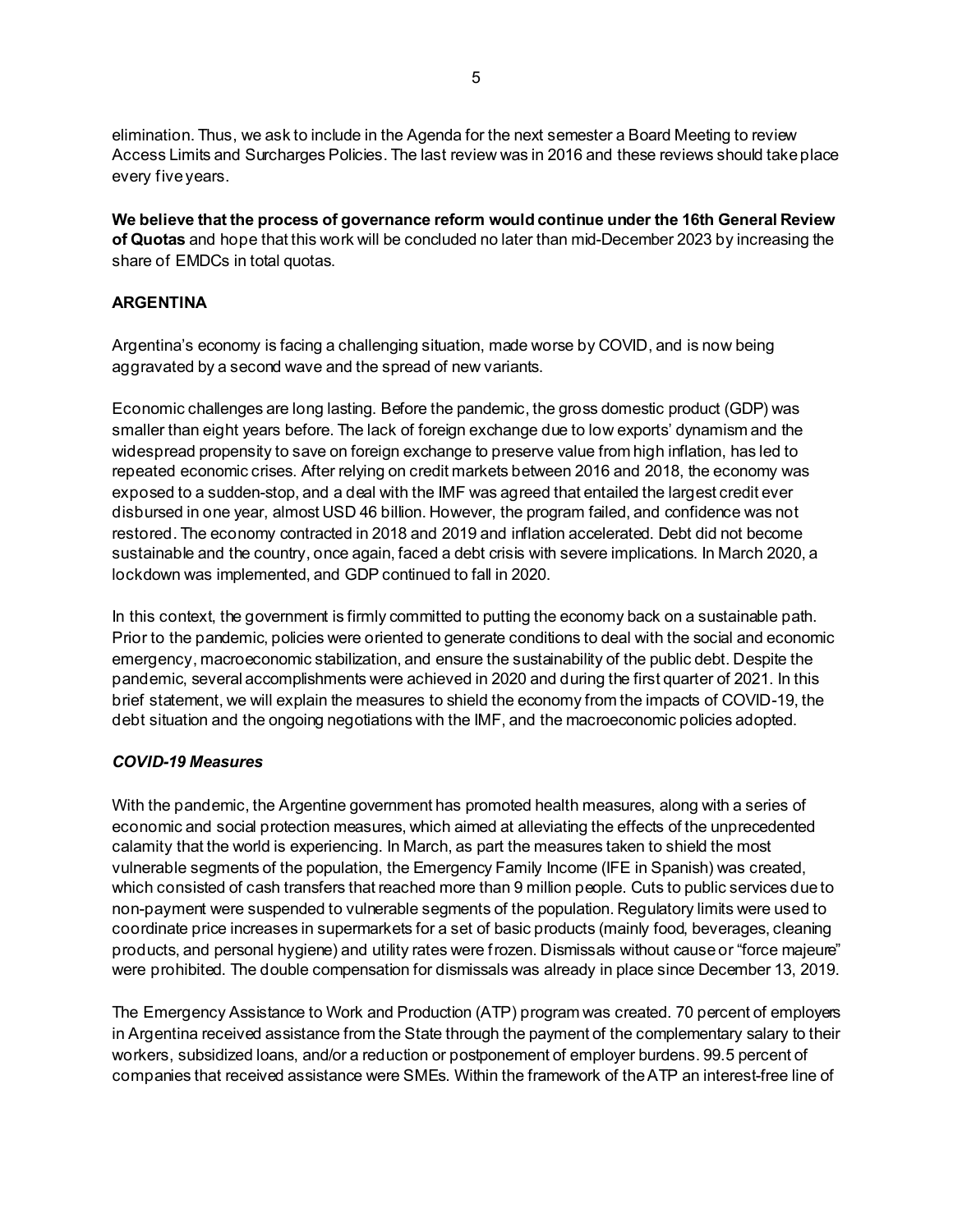credit was also created for formal independent workers and the self-employed. Workers in the culture sector had a 12-month grace period.

In coordination with the provinces, municipalities, and social organizations, food supply was increased throughout community networks and public-school canteens to meet the needs of the most vulnerable population. Reinforcements were given to the food card program (Alimentar), the Universal Child Allowance (AUH), and minimum retirement payments. The initial programmed credit for food policies grew by more than 400 percent. In addition, the ProHuerta program supported 610,000 families, schools, and kindergartens. In August, the scope of the moratorium established by the Law of Social Solidarity and Productive Reactivation was extended. The Argentina Plan against Hunger was launched, with the deployment of the Alimentar card, which at the end of 2020 reached more than 1.5 million families with children up to 6 years of age or with disabilities. In addition, free medicines were delivered to retirees, reaching a more than 2.6 million people. The income of retirees was preserved by increasing their payments and granting them additional bonuses.

Benefit recipients and lower-income wage earners also received an increase in payments, and their public utility rates were frozen. The fluid social dialogue between unions and business organizations last year meant that almost all salaried employment included in agreements had salary increases established by the 2020 parity. After three payments, the IFE was replaced by a set of sustained policies more focused on the most affected sectors of the population. These policies helped to cushion part of the impact of the pandemic.

2020 saw the lowest global movement of people, with a significant drop in world trade, a seldom seen contraction of GDP in almost all countries, and an increase in global poverty. The World Bank maintains that because of COVID-19, extreme poverty will increase for the first time in more than two decades. Globally, expansive fiscal policies and a reduction in tax revenues have caused a sharp increase in fiscal deficits and public debt. The IMF expects an average increase in the global fiscal deficit of 8 percentage points of GDP compared to 2019 and an increase in global public debt to a record level of 100 percent of GDP.

For this reason, this battle is not yet over for any country. High levels of uncertainty remain and more needs to be done in terms of global cooperation—especially in terms of vaccine production and distribution.

# *The Debt Challenges*

Argentina faces compounded challenges—on the one hand, those economic and social phenomena that are the result of global processes, such as the pandemic, and on the other hand, those that are the result of domestic economic policy decisions that have been taken and the evolution of expectations about the country's prospects, both domestically and internationally.

In 2018 Argentina was submerged into a new and deep balance-of-payments crisis. The country entered a recession, with a fall in activity levels and real income, and a significant increase in unemployment, poverty, and extreme poverty. When Argentinalost access to international financing, the previous government requested the largest loan in the history of the IMF (the Program entailed the equivalent in SDRs of more than USD 57,000 million). The effective disbursement that amounted to an equivalent of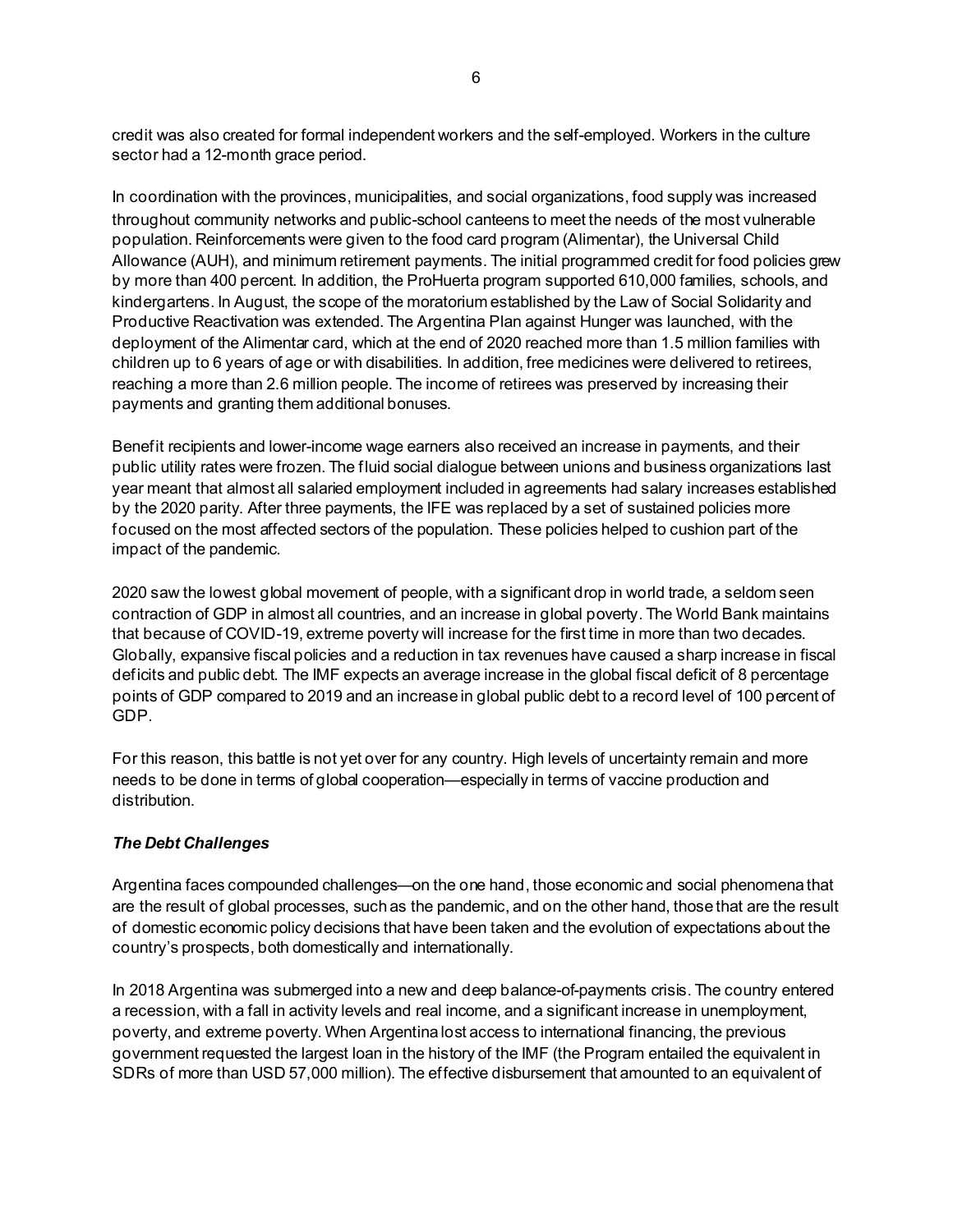almost USD 46,025 million (more than 1000 percent of quota) was utilized to fund outflows and capital flights before the new government assumed office in December 2019.

The new government also undertook the reconstruction of the domestic capital markets (local law instruments had been defaulted) and the restructuring of the foreign currency denominated debt—both the domestic tranche and the international tranche. This bona fide restructuring effort of what clearly was an unsustainable debt load was carried out in the midst of the pandemic. During the process, the government had a very constructive dialogue with the IMF which allowed to put on the center stage the issue of debt sustainability and its constraints. The restructuring deals allowed Argentina to save USD 34,800 million of debt service between 2020-2030 with respect to the original debt contracts. Argentina especially appreciates the support of world leaders to achieve this goal and the support they continue to give to solve other pending challenges.

The 2018 SBA derailed due to diagnostic and assumptions errors. It left a debt timetable that will have to be rescheduled in a successor program that the government is currently negotiating with the IMF. This new Program will have to have ownership and be based on the necessary growth resumption that will be a tenet and a condition for a much-needed stabilization process. As an indicator of the unsustainable current amortizations scheme, the 2018 SBA would entail that in 2022 and 2023 the amortizations would be equivalent to around 56.3 percent of average yearly annual exports of the last decade. These figures are shown to help understand the magnitude of the problem.

Argentina continues negotiations with the IMF with the intention of achieving a program that is consistent with the goal of improving the standards of living of millions of Argentine families who have been plunged into the pit of poverty and vulnerability. Our negotiations with the IMF will continue, in a framework of respect and trying to reach a successful conclusion. The dialogue so far has been very constructive. The renegotiation of the terms of the agreement with the IMF will incorporate macroeconomic tenets that are different from the ones that were the core of the 2018 SBA and a common understanding of the specific needs of the local economy. There is no room for contractionary adjustments. Sustained economic recovery is a necessary condition for macroeconomic stabilization. The program agreed with the Fund will be sent to the National Congress to guarantee economic, social, and political sustainability and transparency as state policies.

#### *Macro-economic Situation, Recovery, and Inclusive Growth*

During the second quarter of 2020, in the context of the COVID-19 outbreak, GDP contracted by 19.0 percent (year-on-year) and -15.9 percent (quarter to quarter and seasonally adjusted). Activity started to recover during the third quarter, increasing 13.1 percent quarter-on-quarter and seasonally adjusted, and the trend continued in the fourth quarter (with an increase of 4.5 percent). Economic activity reached in the fourth quarter was only 0.6 percent below the pre-COVID level, closing 2020 with a fall in economic activity as an annual average of -9.9 percent. During the second quarter of 2020 all productive sectors fell, with double-digit declines in 13 of the 16 sectors surveyed and declines of more than 50 percent in construction, hotels and restaurants, and other service activities. The recovery was gradual and heterogeneous. In the fourth quarter, financial intermediation, commerce, construction, industry, electricity, gas, and water recorded growth, and in several cases, for the first time since 2018, but other sectors are still falling (although at a slower pace).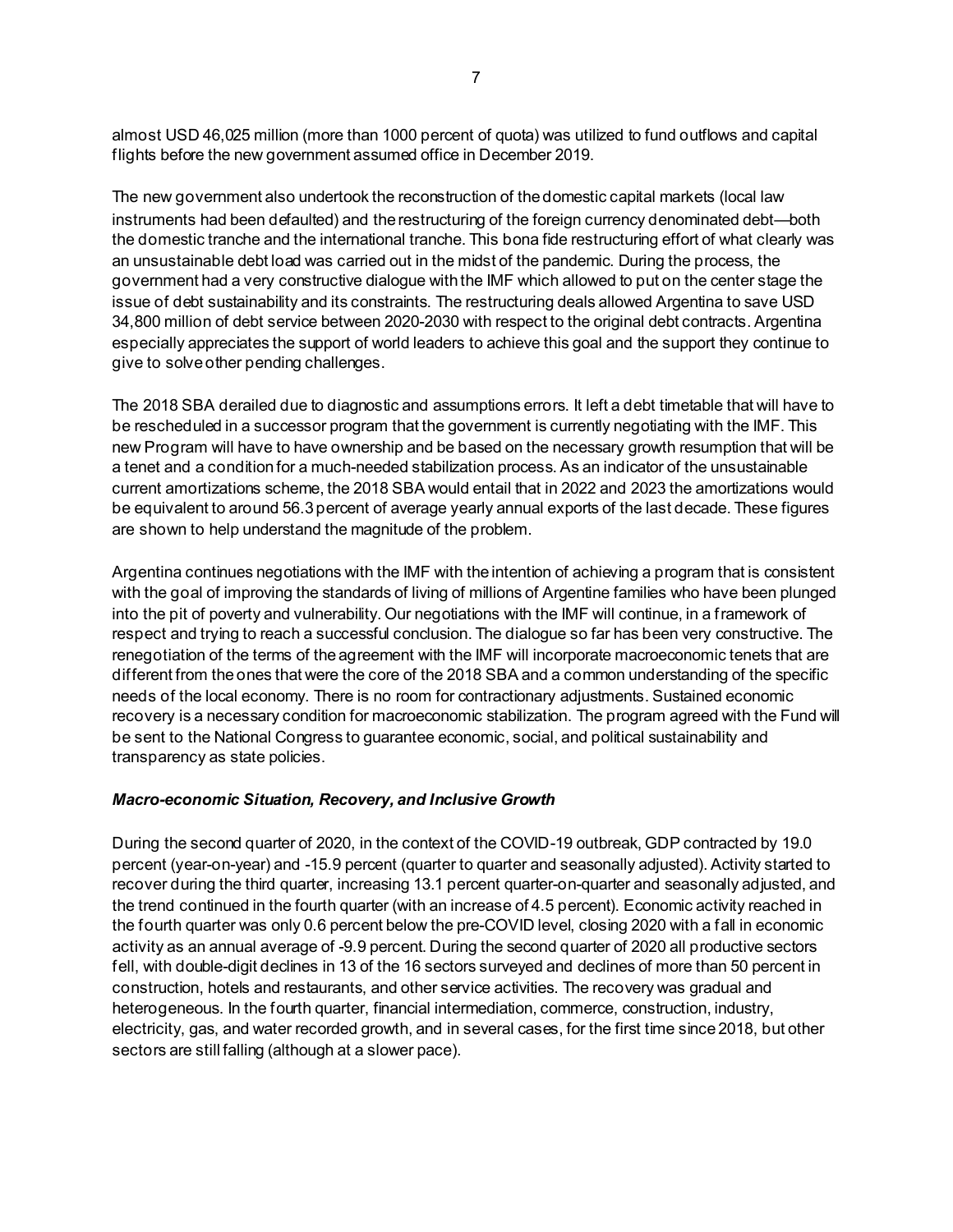The first economic activity data for 2021 are also showing signs of recovery. January's monthly Economic Activity Estimator shows an acceleration of growth to 1.9 percent month-on-month on a seasonally adjusted basis, the Manufacturing Industrial Production Index increased 4.4 percent year-on-year in January, and 1.7 percent monthly without seasonality, standing 5.3 percent above that of February 2020's pre-COVID level. In the same vein, capacity utilization is also recovering. In January 2021 it stood at 57.2 percent, with an increase of 1.1 percentage point compared to the previous year. The Synthetic Indicator of Construction Activity increased in January to 23.3 percent year-on-year and 4.4 percent monthly without seasonality, already surpassing the February 2020 level by 28.5 percent.

The lockdown had a deep impact on the labor market, which was characterized by a high level of inactivity. However, measures taken to support employment were successful in avoiding a fall in employment in percentage points equal to the fall in GDP, as in the 2001/2002 crisis. This time, registered workers continued to receive their salaries and unregistered workers continued to receive cash allowances. According to data from the Permanent Household Survey (EPH) the average activity rate in 2020 stood at 43.2 percent of the population (vs. 47.3 percent in 2019), the employment rate at 38.3 percent (vs. 42.6 percent in 2019), and the unemployment rate at 11.6 percent (vs. 9.8 percent in 2019). In the second quarter of 2020, the employment rate reached a low of 33.4 percent, with a more significant drop in employment among salaried workers without pension discount (-44.8 percent year-on-year) and self-employed workers (-30.7 percent year-on-year) than among registered salaried workers (-4.5 percent year-on-year). Along with the normalization of economic activity, the employment rate rose to 37.4 percent in the third quarter and 40.1 percent in the fourth quarter. The pandemic had an impact on workers' income. On the side of registered workers, with the suspension of workers and the delay in the negotiation of the bargaining agreements. On the side of unregistered and self-employed workers, isolation for health reasons implied the loss of income for workers who could not go out to look for work in the labor market, thus affecting aggregate demand. It is expected that for the rest of 2021, workers' real incomes will recover, a factor that will boost economic activity.

# *Inflation*

Inflation in Argentina is a multifaceted phenomenon, and the government is working on several fronts to deal with it. Inflation in 2020 closed at 36.1 percent year-on-year, the lowest in the last three years, at - 17.7 and -11.5 percentage points below its 2019 and 2018 levels, respectively. The stabilization of the exchange rate, in a context of stagnant economic activity, contributed to the deceleration of inflation, despite the large increase in the fiscal deficit (which was mainly financed via central bank assistance). After registering an average monthly inflation rate of 1.7 percent in the second quarter of 2020 and 2.5 percent in the third quarter, during the last part of the year the monthly inflation rate accelerated to 3.7 percent as a monthly average, reaching a peak of 4.0 percent monthly in December. This dynamic was maintained in January 2021 (4.0 percent monthly) and in February (3.6 percent monthly) and is associated withthe progressive opening of activities in several parts of the country and an increase in commodity prices. As some of these factors are transitory, we expect inflation to fall in 2021.

# *Fiscal Situation*

The fall in revenues (associated with the pandemic and some tax relief measures to mitigate its effects) and the increase in spending led to an increase in the fiscal deficit. The primary result of the National Public Sector closed FY 2020 with a primary deficit of 6.5 percent of GDP and a financial deficit of 8.5 percent of GDP. The primary result has been influenced by the income and expenditure measures implemented in an extraordinary effort to face the COVID-19 pandemic. The economic recovery had a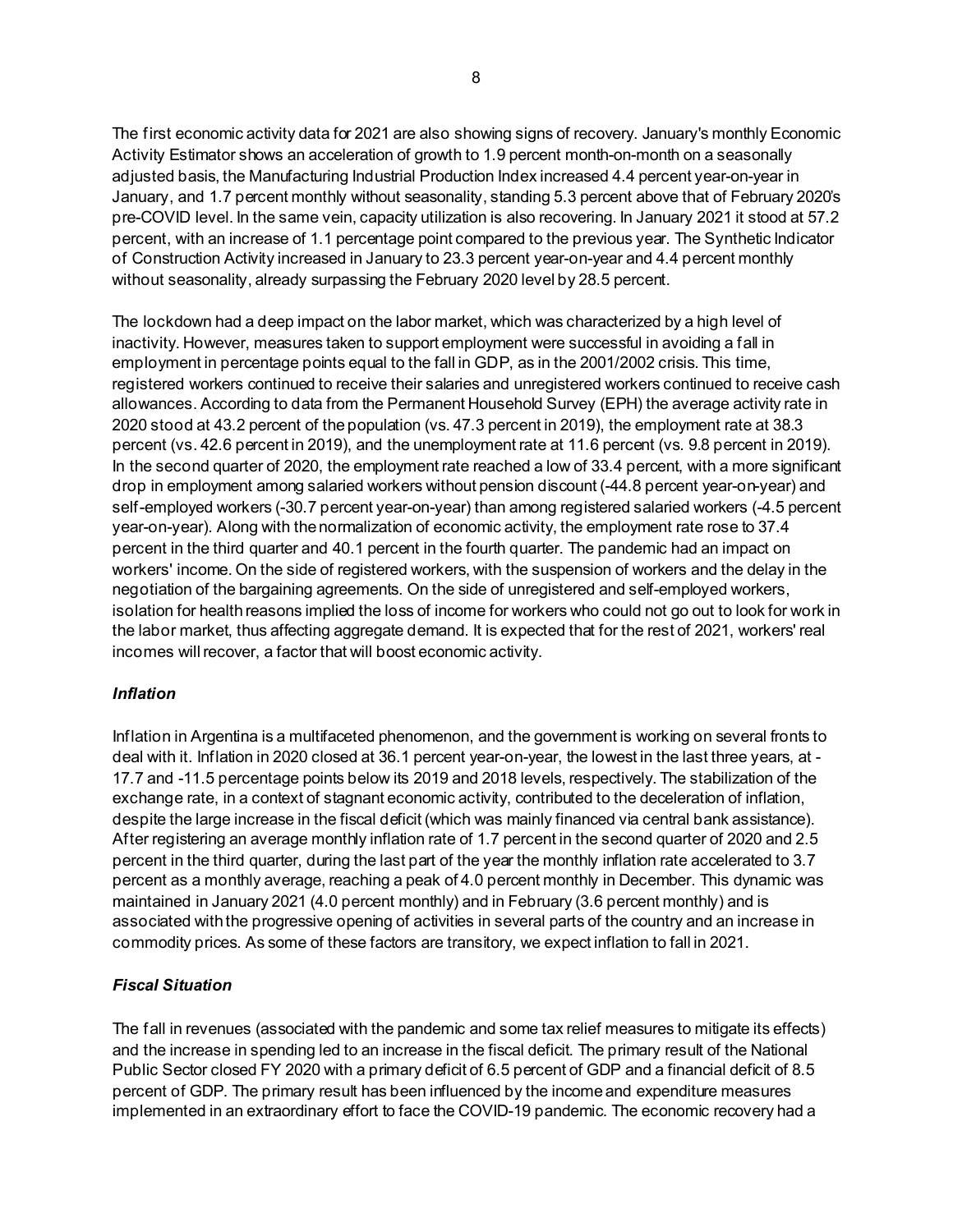favorable impact on tax revenues and the slowdown in the growth of primary expenditure, allowing the fiscal dynamics in the first two months of 2021 to record a primary surplus of 0.01 percent of GDP. The objectives set by the National Government in the 2021 Budget estimate that the primary deficit will be reduced to 4.2 percent of GDP and the financial deficit to 5.7 percent of GDP.

The restructuring of public debt in foreign currency and the normalization of the local currency debt market carried out in the second half of 2020 allowed the weight of interest on public debt to decrease within the total public expenditure. Net interest went from representing 3.4 percent of GDP in 2019 to 2 percent of GDP in 2020; and by 2021, the National Public Sector Budget estimates that it will be further reduced, reaching 1.5 percent of GDP.

# *Balance of Payments, International Reserves, and Foreign Exchange Market*

In 2020 the reduction in international trade flows caused both exports of goods and services (-19.1 percent) and imports (-21.3 percent) to fall. A surplus in the trade balance of USD 12,045 million was recorded. However, net foreign exchange inflows from foreign trade operations in the foreign exchange market were USD 5,148 million lower (USD 6,897 million). The current account recorded a surplus of USD 2,985 million (0.8 percent of GDP) in 2020, as the trade surplus more than offset the outflows of the primary income account (USD 10,218 million). On the financial account side, there was a net capital outflow of USD 4,158 million, driven by the acquisition of foreign assets and cancellations of portfolio investment liabilities. At the beginning of 2020, the stock of International Reserves stood at USD 44,848 million. The consequences of the pandemic on trade coexisted with a process of deleveraging of the private sector and with levels of exchange rate gap that encouraged the demand for foreign currency, which led to a gradual deterioration of the stock of international reserves, which closed 2020 at USD 39,387 million.

In mid-October a comprehensive macroeconomic scheme was established with fiscal, financial, monetary and exchange measures. A harmonization was established between repo rates and Central Bank of Argentina (BCRA) bills (LELIQs), which had been reduced at the beginning of the outbreak to offer shortterm liquidity, avoiding shortages at times of tension in the payment chain. In fiscal matters, it was announced that the Treasury would not be asking for financing from the BCRA above the distribution of profits. Assistance to families and companies was adapted to increase their targeting, while income was strengthened within the framework of the recovery of activity. A new order was established regarding access to financial and exchange operations, which simplified and made the regulatory scheme more flexible. The reorientation of the policy allowed the reversal of the selling position of international reserves by the BCRA, which bought USD 608 million in December.

The growth of agricultural commodity prices, which started in September 2020, enabled a comfortable foreign exchange buying position of the BCRA (which as of March 25, reached USD 2,132 million), and is presented as a determining factor that will allow for a decompression of exchange rate tensions. A higherthan-expected recovery of activity could partially mitigate the expected trade balance for 2021. In the first two months of 2021, foreign currency income through the foreign exchange market goods account (USD 2,495 million) was in line with the trade surplus accrued (USD 2,131 million).

# **BOLIVIA**

# *Recessive Economic Policy and Pandemic*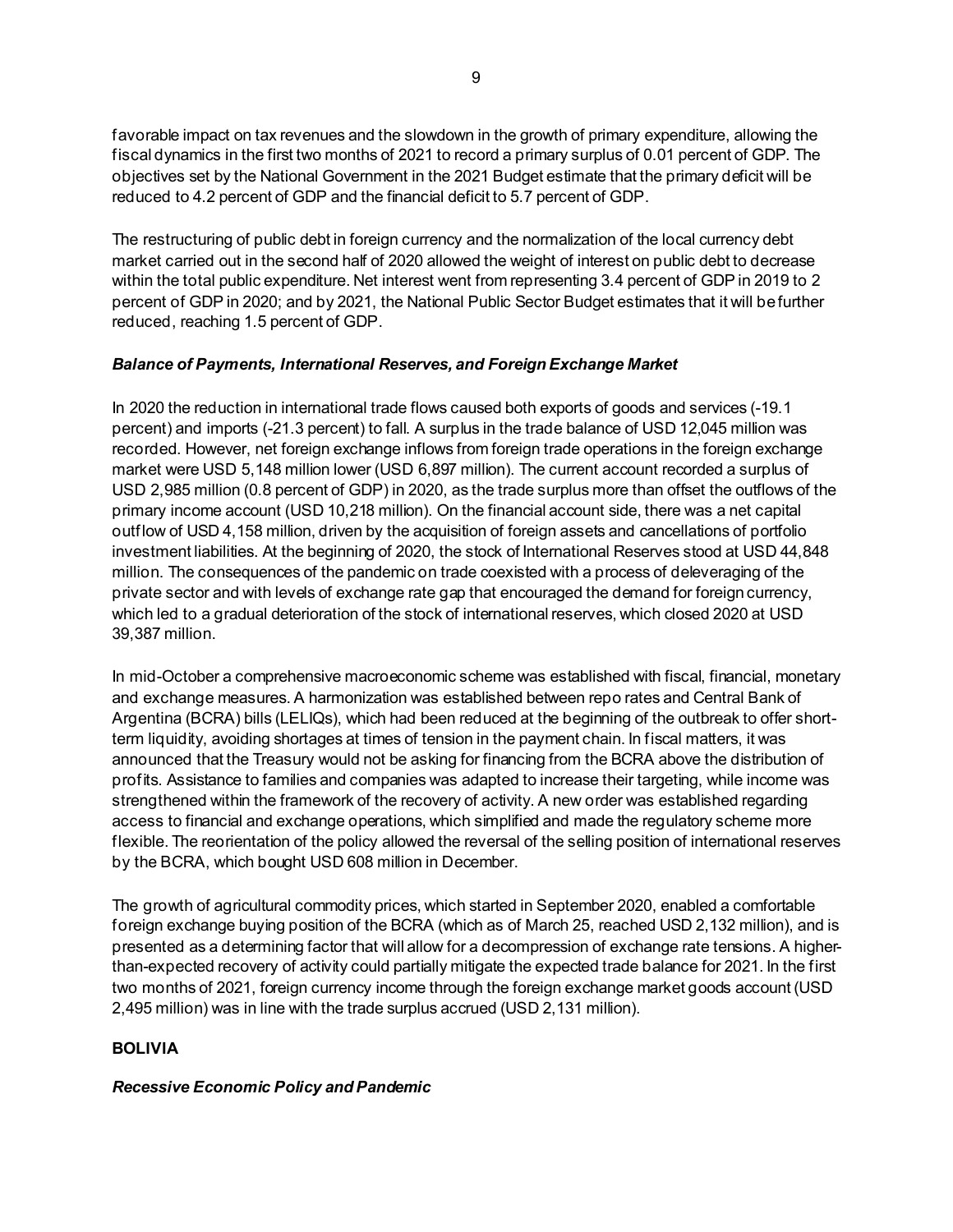Since the breakdown of institutional order that occurred in Bolivia in November 2019, attributed to an alleged fraud—which was never proven—the country faced the conjunction of three crises: political, economic, and social. The transitional government, whose main objective was to call new elections, began to implement measures that deteriorated economic growth, which, in addition to continuous postponements of the elections, generated greater uncertainty among the population.

The economic situation became critical due to the recessive measures implemented by the interim government, which deepened with the arrival of the coronavirus pandemic (COVID-19). Thus, in the second quarter of 2020, the Gross Domestic Product (GDP) registered a 11.1 percent drop, the urban open unemployment rate reached its highest historical value of 11.6 percent in July 2020, when in the same period of 2019 it was 4.7 percent.

The significant decline in economic activity during 2020 began with a set of inappropriate economic measures adopted by the transitional government since November 2019, as confirmed by the Global Index of Economic Activity (IGAE in Spanish) which already had registered a 12-month variation of -2.5 percent (date corresponding to March 2020) even though the arrival of COVID-19 in Bolivia, in mid-March 2020, had not yet shown its total impact; additionally, the appearance of the pandemic in the country only confirmed the misguided economic management with a deeper economic recession. The poor economic performance began in November 2019 with the pause in public investment, the flexibility and laxity in tax collection, which became widespread with the appearance of COVID-19, causing a sharp drop in public income that led to a fiscal deficit of approximately 12.0 percent of GDP, the highest since 1984.

In this recessive scenario, the transitional government requested a loan from the International Monetary Fund (IMF) in 2020, a credit that did not comply with current regulations on external indebtedness in Bolivia, which ended up being irregular and illegal.

Although it is not the obligation of the IMF to verify compliance with the internal regulations of each country regarding financing operations that are granted, it becomes necessary for the institution to exhort its member countries to comply with internal legislation, as well as international agreements when opting for IMF financing, considering that in April 2020, the IMF disbursed resources to Bolivia that did not comply with Bolivian legislation.

Regarding the management of the COVID-19 pandemic, unfortunately Bolivia did not prepare adequately to face the health emergency, and only after the first positive case was detected in March, the previous government established, as the only response, a rigid quarantine in the country, leaving the population most in need vulnerable and reducing family income. Furthermore, the quarantine time was not used to acquire biosafety supplies, equipment, medicines, or vaccines to face COVID-19. On the contrary, hiring processes to acquire some of them were marked by important acts of corruption, for example, the purchase of respirators with surcharge.

#### *The Recovery of Democracy and Economic Reconstruction*

In October 2020, the Bolivian people went to the polls hoping the new government could face the economic and health crises. The result was a victory in the first round of *Movimiento al Socialismo-Instrumento Político por la Soberanía de los Pueblos* (MAS-IPSP) with 55 percent of the votes.

With the investiture of the democratically elected president, Luis Alberto Arce Catacora, in November 2020, the Bolivian Productive Community Social Economic Model (MESCP in Spanish) was reestablished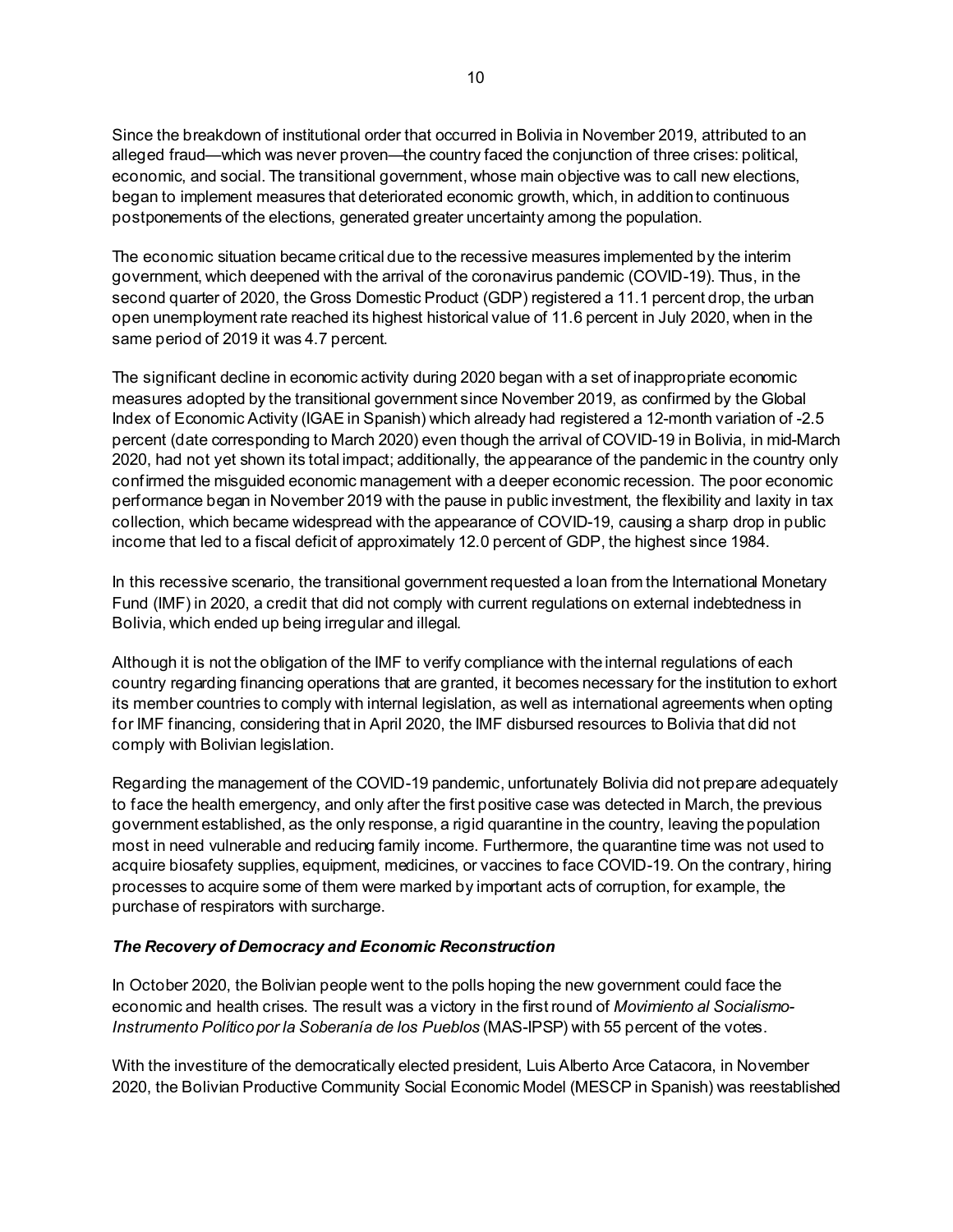with the aim of reconstructing the economy and consolidating stability and economic growth. In this context, a series of measures have been implemented on both the demand and supply side.

In the demand area, public investment was reactivated—as being a fundamental driver of economic growth due to the positive multiplier effect in different sectors of the Bolivian economy—, a new social benefit was paid to unemployed people (a 1,000 Bolivianos bond, equivalent to approximately USD 150, benefiting more than 4 million people), the income of retirees was increased, a Reimbursement of Value Added Tax was established, whose purpose is to promote invoicing and formalization, in addition to favoring individuals with the refund of 5 percent VAT, and a Great Fortunes Tax was proposed, which taxes only people who have a high economic capacity.

On the supply side, credit lines were created to allow reactivation and development of the national industry, which substitutes imports for an amount of around USD 130 million, called "SI BOLIVIA" program. Similarly, a Guarantee Fund for the Development of National Industry was implemented, as well as measures to reactivate public companies. In the same way, national government modernized acquisition of State assets processes through the construction of electronic auction and a virtual state market.

Regarding the financial system, bank loan rescheduling and/or refinancing measures were implemented to provide relief to borrowers, without putting financial stability at risk. In addition, productive support and social interest housing access were resumed through private banking, as it had been developed before November 2019.

As a result of those policies, Bolivia's economy is showing signs of recovery. For example, the IGAE displayed a 12-month growth rate of 5.8 percent (date corresponding to November 2020), an increase of 11.1 percent in the accumulated public investment (date according February 2021), a rise in Value Added Tax collection, and a commercial surplus in the balance of payments in the first two months of this year, among others.

In the pandemic context, the constitutional government has acquired 2.2 million tests for COVID-19, managed the purchase and acquirement of more than 15 million of vaccines to immunize the Bolivian population, contracted 3,025 doctors and support personnel to strengthen the Health System, purchased medicines, and begun the process of immunization.

#### *Perspectives and Challenges*

According to the deterioration of the Bolivian economy, as a result of inefficient policies by the previous government and pandemic, Bolivia has the challenge to reactivate and reconstruct the economy. Then, the policies of the new and constitutional government are: to reactivate public investment, return to the process of industrialization, implement import substitution measures, promote productive sectors, guarantee the continuity of social policies, and continue improving the efficiency of public spending and safeguarding fiscal sustainability.

Based on these guidelines, for 2021, Bolivia anticipates to return to the path of economic growth at a rate of 4.4 percent, reduce fiscal deficit to a single digit (9.7 percent) as a result of public investment prioritization, and sustain controlled inflation at the end of the period of 2.6 percent.

#### **CHILE**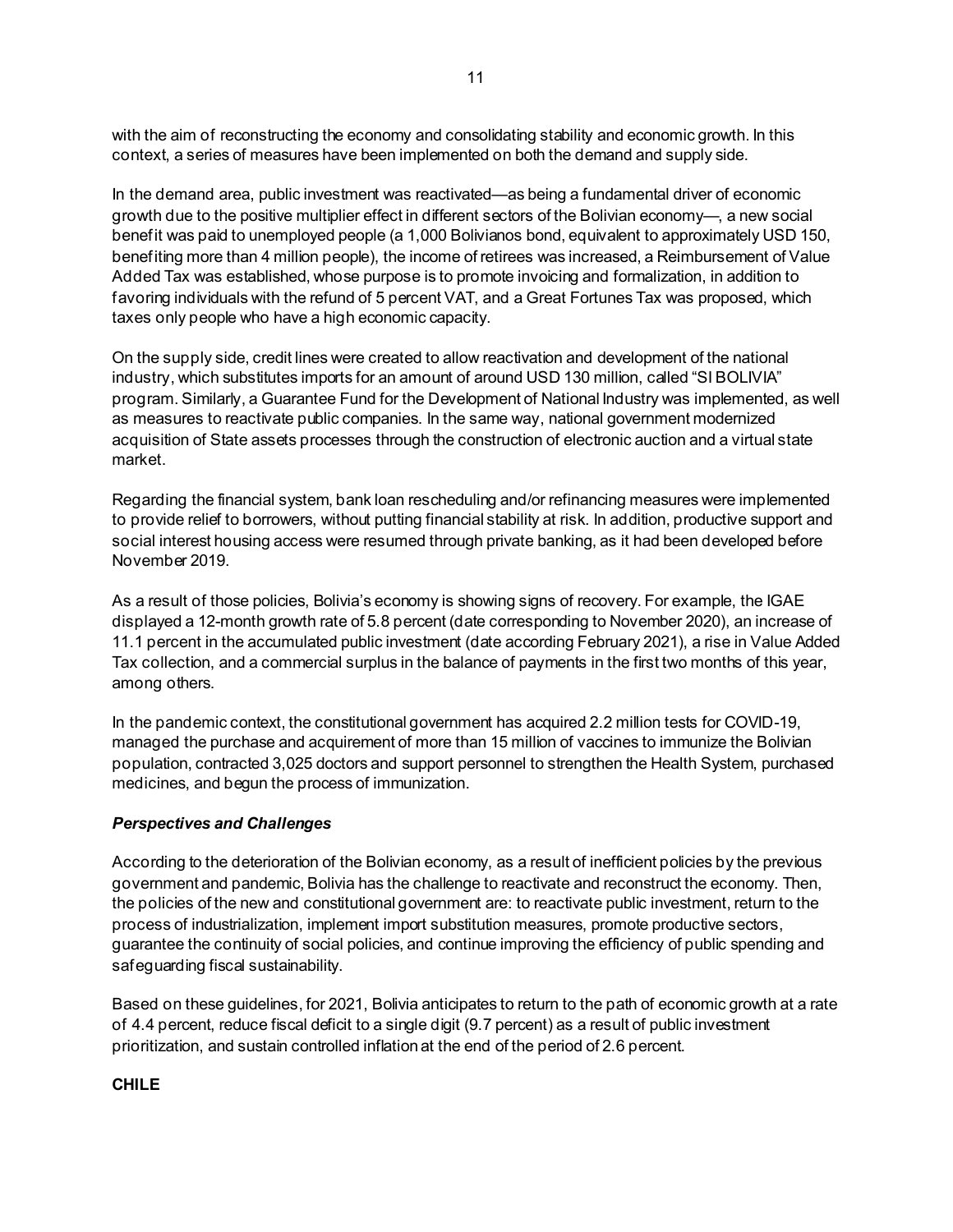#### *Overview*

**The Chilean economy has been steadily recovering from the major shock caused by the COVID-19 crisis.** After a sharp drop of activity in the second quarter of 2020, the economy recovered fast in late 2020 and early 2021, propped up by companies and households adapting to the pandemic restrictions, and supportive economic policies. Although a setback is likely in the near term amid a new surge of infections and lockdowns, the outlook for the rest of 2021 and 2022 has strengthened, supported by a higher starting point, rapid vaccine rollout, a more favorable global environment, and the continuation of accommodative domestic policies. Real GDP is projected to grow between 6 to 7 percent in 2021, and 3 to 4 percent in 2022, after contracting 5.8 percent in 2020.

**The Chilean authorities have provided unprecedented policy support to households and firms during the pandemic.** Using buffers accumulated in previous years, the response to the COVID-19 crisis has been swift, strong, and wide-ranging. During the initial emergency phase, several measures were introduced to prevent widespread firm bankruptcies, and protect households' jobs and incomes. In contrast to historical downturns, corporate credit expanded during 2020 on the back of special liquidity measures, government loan guarantees, and temporary regulatory forbearance, supported by a solid banking system. As the economy entered a recovery phase, new measures have been introduced to support a robust and broad-based exit from the crisis and to limit the extent of scarring effects.

#### *Economic Outlook*

**The outlook for the Chilean economy has improved in recent months.** Output projections have been upgraded since last October on the back of a faster recovery in late 2020 and early 2021, the improved global outlook, rapid vaccination drive, and the continuation of accommodative monetary and fiscal policies. Also, firms and households have adjusted fast to the sanitary constraints, on the back of online sale channels, remote work, logistic services, and the adoption of protocols to safeguard workers in several activities.

**Rapid vaccine rollout is underway.** As of April 1st, about 36 percent of the population in Chile has received at least one dose of a COVID-19 vaccine and nearly 20 percent has received two. If the vaccination campaign continues unfolding as planned, most of the adult population would be fully vaccinated by mid-2021. Based on the limited international experience, this should reduce the severity of cases, alleviate the pressure on emergency services, slowdown contagion, and allow a more sustainable opening of the economy in the second half of the year.

**The Chilean economy will benefit from the improved global outlook.** As a small, open economy, Chile will receive an external boost from global conditions. Besides favorable financial conditions and robust growth of trading partners, terms of trade are expected to be—on average—more than 10 percent higher than in 2020.

**Domestic absorption is expected to lead the recovery of demand in 2021.** After a sharp contraction in the second quarter of 2020, consumption turned around in the second half on the back of greater liquidity from government transfers and pension fund withdrawals. This impulse will last well into 2021, adding to the gradual reopening of the contact-intensive sectors, for a real growth above 10 percent. Investment is expected to bounce back with support from public infrastructure investment and large mining and energy projects under way. Non-mining private new starts are still moving slowly due to high uncertainty and heavier financial burden of many companies.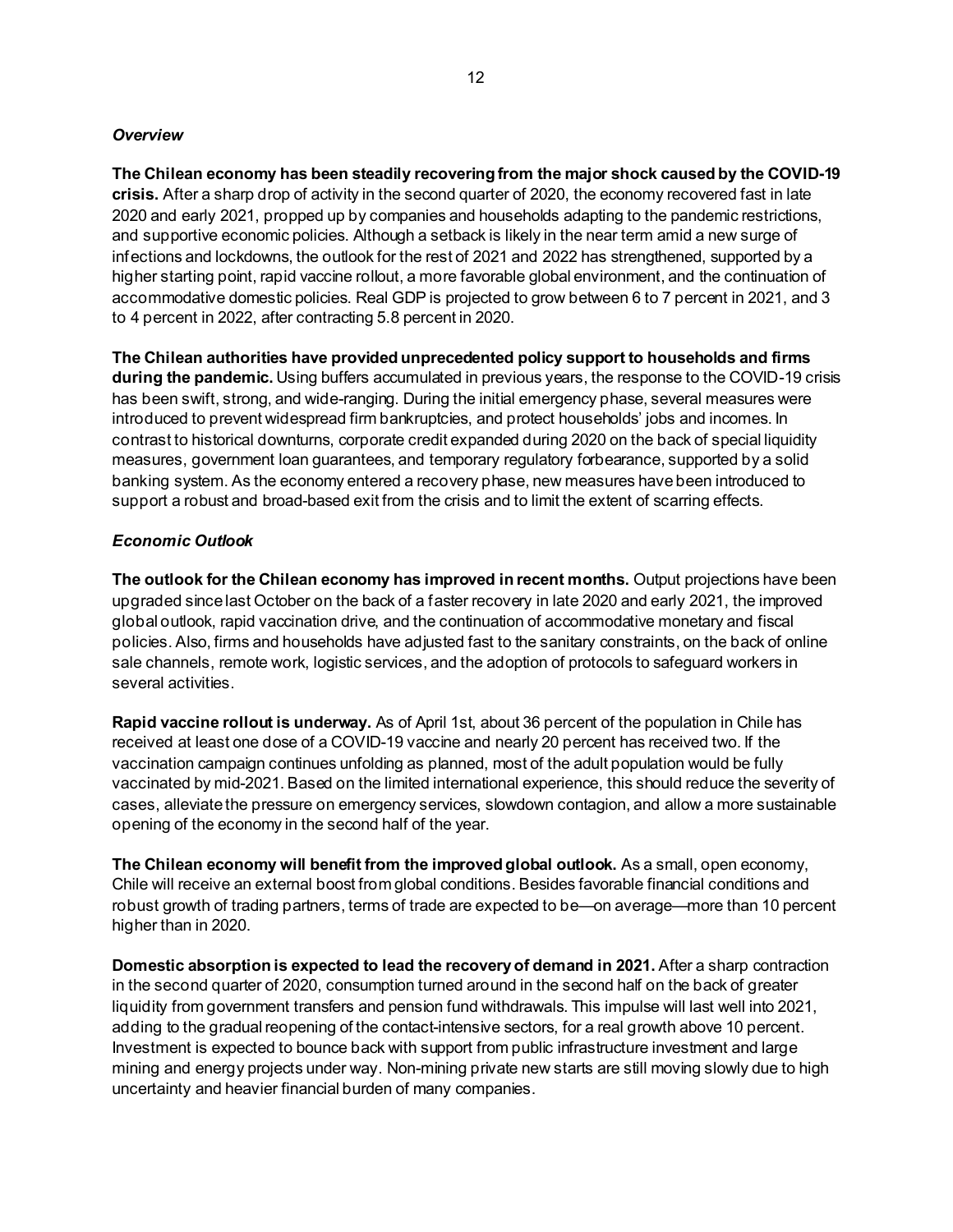**Although the economic recovery has gained traction, the labor market still lags, especially for contact-intensive sectors.** Employment is lagging output and only half of lost jobs have recovered. Labor-intensive activities, like commerce, services, and transportation activities, suffered the most in the early stages of the crisis and have not fully recovered due to continuing social distancing and adoption of new, less labor-intensive, delivery modalities. Inactivity remains high for women who left paid employment for child-care and housework in the face of suspended services.

**There are still important risks related to the COVID-19 shock.** The pandemic path at the global and local level is still highly uncertain. The recovery continues to be uneven across sectors, with significant lags in contact-intensive sectors, which reflects negatively in employment. The extent of medium-term scarring remains to be seen. At the global level, exit policies in advanced economies may trigger negative spillovers into emerging market economies.

# *Inflation and Monetary Policy*

**Headline and core inflation are expected to converge to the 3 percent target by the end of 2022.** Inflation has remained close to 3 percent in recent months, although with some fluctuations related to short-term supply constraints. In the coming months, headline inflation is expected to post a transitory increase to nearly 4 percent, mainly due to higher prices of energy and other volatile items, to resume converging to the 3 percent target in the second half of the year. This is granted by the combination of currency appreciation and a still large output gap. Core inflation (excluding volatile items) is expected to fall to 2.6 percent by year-end, and then return to 3 percent.

**The Central Bank of Chile has implemented a broad set of measures aimed at boosting the monetary impulse, stimulating credit, easing the adjustment of financial markets, and gaining policy space.** The monetary policy rate (MPR) completed a year at its technical lower bound (0.5 percent), while unconventional measures have mobilized resources of 13 percent of GDP. This has allowed the economy to navigate this crisis with interest rates at historical lows and a countercyclical behavior of corporate credit.

**Monetary policy will remain highly expansionary.** The MPR will remain at its 0.5 percent minimum until the economic recovery takes hold and spreads to the more lagging components of expenditure, which will take several quarters. The unconventional measures will continue to operate under the stated conditions.

# *Fiscal Policy*

**Since the beginning of the pandemic, the government has taken bold actions to protect lives and livelihoods.** It has delivered an unprecedented multi-year fiscal stimulus amounting to 13 percent of GDP to safeguard health, protect jobs and household incomes, buttress credit supply to SMEs, and boost a safe exit from the crisis. During the emergency phase, fiscal measures included direct transfers to vulnerable and middle-class households, tax deferrals, adapted unemployment insurance to support suspended workers, and credit guarantees for SMEs and housing mortgages. Recent measures aim at supporting recovery, including tax incentives for investment, hiring incentives, and an ambitious public investment program.

**Fiscal policy will continue to support the economy in 2021.** Although the headline fiscal deficit is expected to decline in 2021, as revenues are bolstered by the recovery of the economy and higher copper prices, the structural deficit is expected to increase, reflecting an accommodative stance. The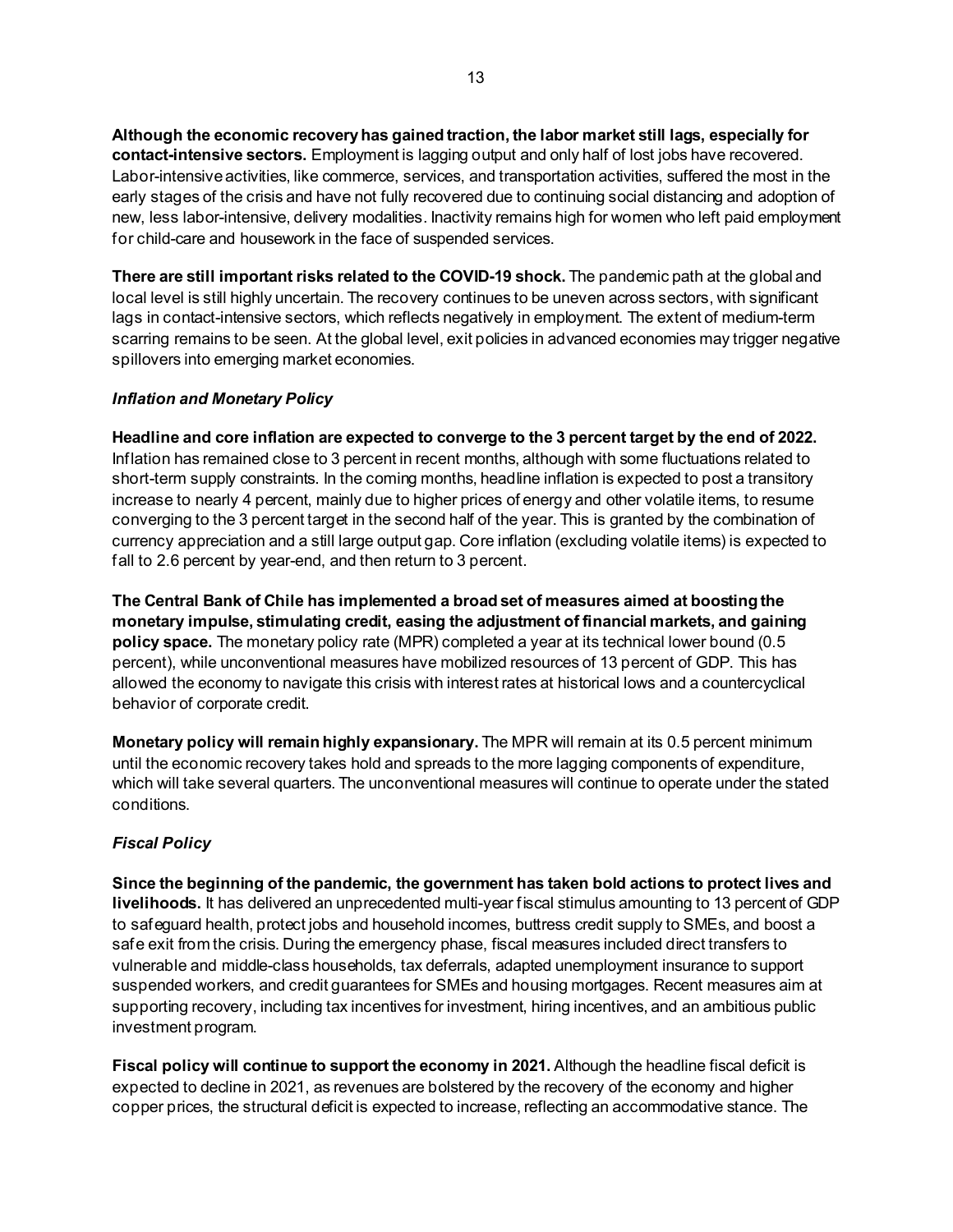composition of fiscal expenditures has adjusted to the evolving needs of the economy, including those emerging from the reimposition of lockdown measures in recent weeks. Going forward, these extraordinary and transitory policies will be phased out while the fiscal budget returns to a consolidation path to stabilize the public gross debt burden below 45 percent of GDP towards 2024.

#### *Ongoing Engagements with the IMF*

In May last year, the IMF approved a two-year Flexible Credit Line arrangement for Chile by virtue of its track record and sustained commitment to maintain very strong fundamentals and institutional policy frameworks. The Fund has also collaborated with the authorities in the review of the tax system, a pioneer assessment of the Central Bank Transparency Code, as well as ongoing FSAP and fiscal transparency assessments. The Chilean authorities express their appreciation to Management and staff for the continued support as trusted advisors during the difficult global circumstances since the outbreak of the pandemic crisis.

# **PARAGUAY**

In Paraguay, the GDP growth forecast for 2020 was initially 4.1 percent. This figure was significantly revised in April (-2.5 percent) and in July (-3.5 percent) as a consequence of the containment measures implemented to moderate the spread of the coronavirus contagion. However, with the relaxation of sanitary restrictions, the economy experienced a faster recovery than expected, due to the significant boost in public and private construction and the rebound in some branches of the manufacturing sector linked to the production of food and supplies for construction. Likewise, the good performance of the primary sector, particularly agriculture, contributed to mitigating the negative impact of the pandemic on the economy. However, some activities in the service sector, especially those that require social interaction, were strongly affected in 2020. On the expenditure side, with the beginning of the gradual deconfinement, the reopening of some economic sectors, the rapid adaptation to health protocols by the population, along with the support of fiscal, monetary, and financial measures, the economy exhibited a milder deterioration than what was expected, prompting an upward revision (lower fall) in private consumption. Likewise, investment was positively affected by the recovery of construction. In this context, the GDP growth projection was revised upwards to -1.5 percent in October and to -1.0 percent in December. Indeed, the most recent data available for economic activity support the latter figure. With such results, Paraguay was among the countries least affected by the pandemic in 2020.

For 2021, the outlook remains positive. The first forecast of GDP growth in 2021 is an annual rate of 4 percent, which is supported by the expected expansion of services, manufacturing, construction, and livestock. Regarding the agricultural sector, a lower production is expected relative to the record level reported in 2020. It is important to highlight that, although agriculture will have a lower production, the international prices of commodities exported by Paraguay have increased significantly, especially for soybeans. On the expenditure side, growth will be explained by the upturn in private consumption and investment, while public consumption will continue to grow, although at a slower pace. However, net external demand is expected to have a negative impact, due to higher growth of imports compared to exports. However, it should be noted that the uncertainty associated with the worsening of the health crisis and its repercussions in other areas may slow down the recovery of certain economic sectors, especially those linked to services that require social interaction. As the vaccination process advances, this uncertainty could dissipate and improve the expectations of economic agents.

The deterioration in domestic demand during 2020, especially in consumption, was also reflected in prices. At the beginning of the year, the inter-annual rate in the Consumer Price Index (CPI) was 2.8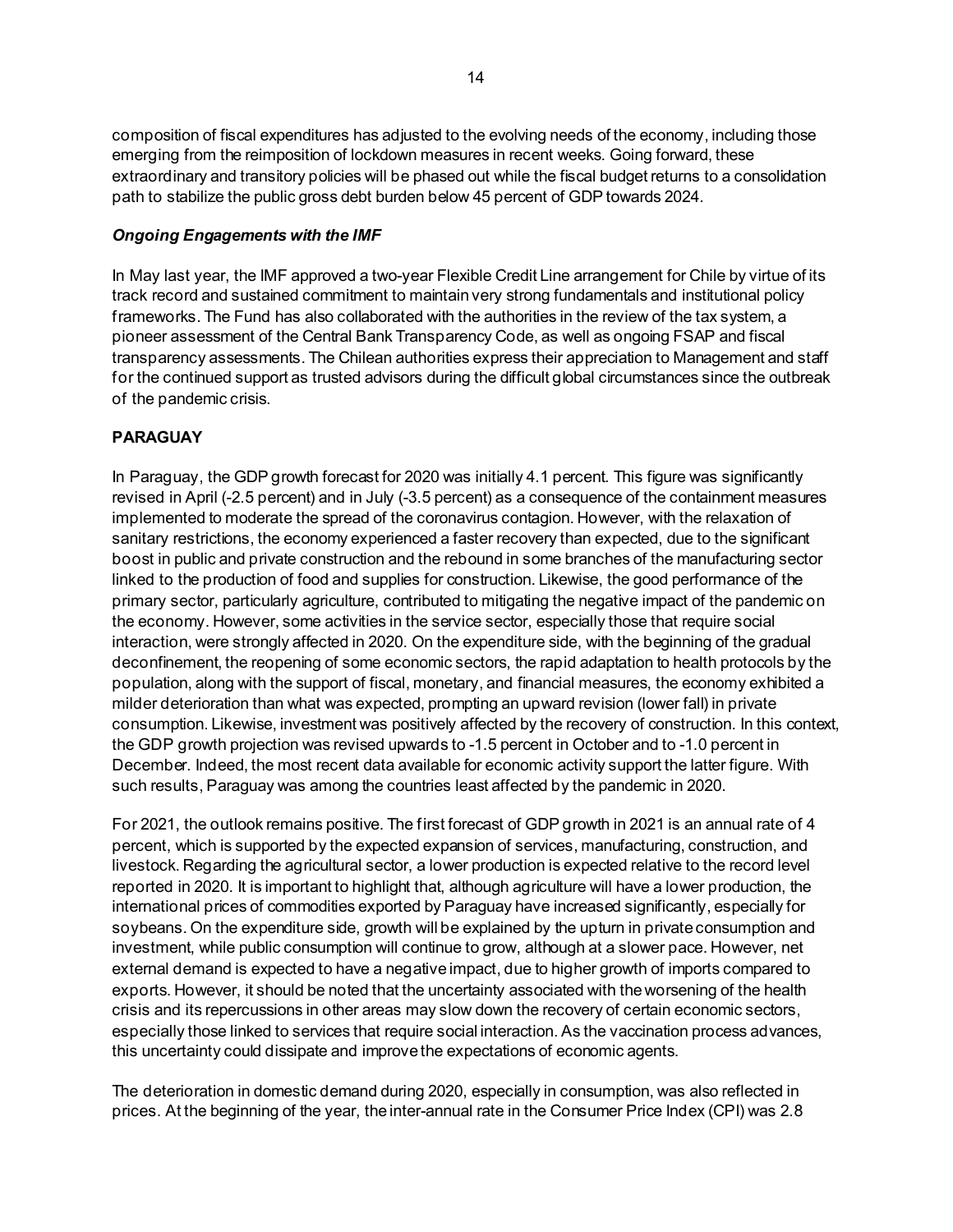percent, then it slowed down to 0.5 percent in June. Low inflation rates were mainly due to price reductions in food and energy (fuels). Subsequently, together with an improvement in domestic demand, inflation rebounded to 2.2 percent in December, closing the year with an inflation rate located in the lower tolerance range of the target of 4.0 percent +/- 2 percentage points (between 2 percent and 6 percent). Regarding core inflation and core X1, the rates for 2020 were 2.2 percent and 3.4 percent, respectively. As for 2021, inflation remains low, standing at 2.5 percent year-on-year in February. Likewise, the different trend measures are in the lower zone of the target range. In recent months, a rebound in food inflation has been observed, coinciding with the increases in international prices of commodities. However, lower inflation in services, consistent with the sector's fragile performance, has kept domestic inflation contained. Likewise, as the vaccination process advances and economic activity is restored, inflation is expected to gradually converge towards the center of the target range by the end of 2021.

Given the lower inflationary pressures, as well as the evolution of the indicators of economic activity and domestic demand during 2020, the Central Bank of Paraguay (BCP) considered that there was enough room to adopt a more accommodative monetary policy stance. Thereby, the BCP reduced the reference rate at the March, April, and June meetings of 2020 by a total of 325 basis points. Consequently, the monetary policy rate was reduced from 4.00 percent to 0.75 percent annually, remaining at this level as of February 2021.

The nominal exchange rate maintained a behavior consistent with the dynamics observed at the regional level in 2020. Thus, as of December 31, 2020, the Paraguayan Guaraní depreciated around 6.9 percent year-on-year against the US dollar. The participation of the BCP in the foreign exchange market has been limited to attenuating sudden exchange rate volatilities, without shifting the trend in market fundamentals. On the other hand, it is appropriate to point out that net international reserves (NIR) remain at high levels for the country and allow for a comfortable margin of liquidity to face possible sudden fluctuations in the exchange rate. As of December 31, 2020, NIR totaled USD 9.49 billion, which represents approximately 27 percent of GDP. In 2021, reserve levels have increased, reaching USD 9.87 billion as of February.

Regarding public finances, the economic downturn negatively affected tax collections, including those from imports. The accumulated results for 2020 showed a 3.8 percent annual drop in tax revenues, while expenses increased by 15.6 percent. The fiscal result for 2020 was a deficit of 6.2 percent of GDP. This deficit is mainly explained by the fall in revenues and the expenses associated with measures adopted to mitigate the effects of the pandemic and an increase in public investment. As of February 2021, there was a year-on-year increase in tax revenues of 1.5 percent and a decrease in expenses of 1.8 percent.

Despite the adverse economic context, the financial system has remained stable, solvent, and with adequate levels of liquidity. However, the indicators of credit quality and profitability have weakened, in line with the recent economic and financial situation. The favorable macroeconomic and financial conditions of the country at the beginning of the spread of COVID-19 have allowed the BCP and other public financial institutions to act proactively. These actions have been reflected in the adoption of multiple measures to address the financing needs of households and companies. In this regard, there have been several financial measures of easing credit conditions in order to maintain customer credit quality in the financial system and to facilitate the granting of new loans, mainly to MSMEs and independent workers. In addition, the terms for the sale of assets awarded or received in payments by financial entities were extended so that they can carry out transactions under more favorable conditions and maintain the value of the assets, among other measures.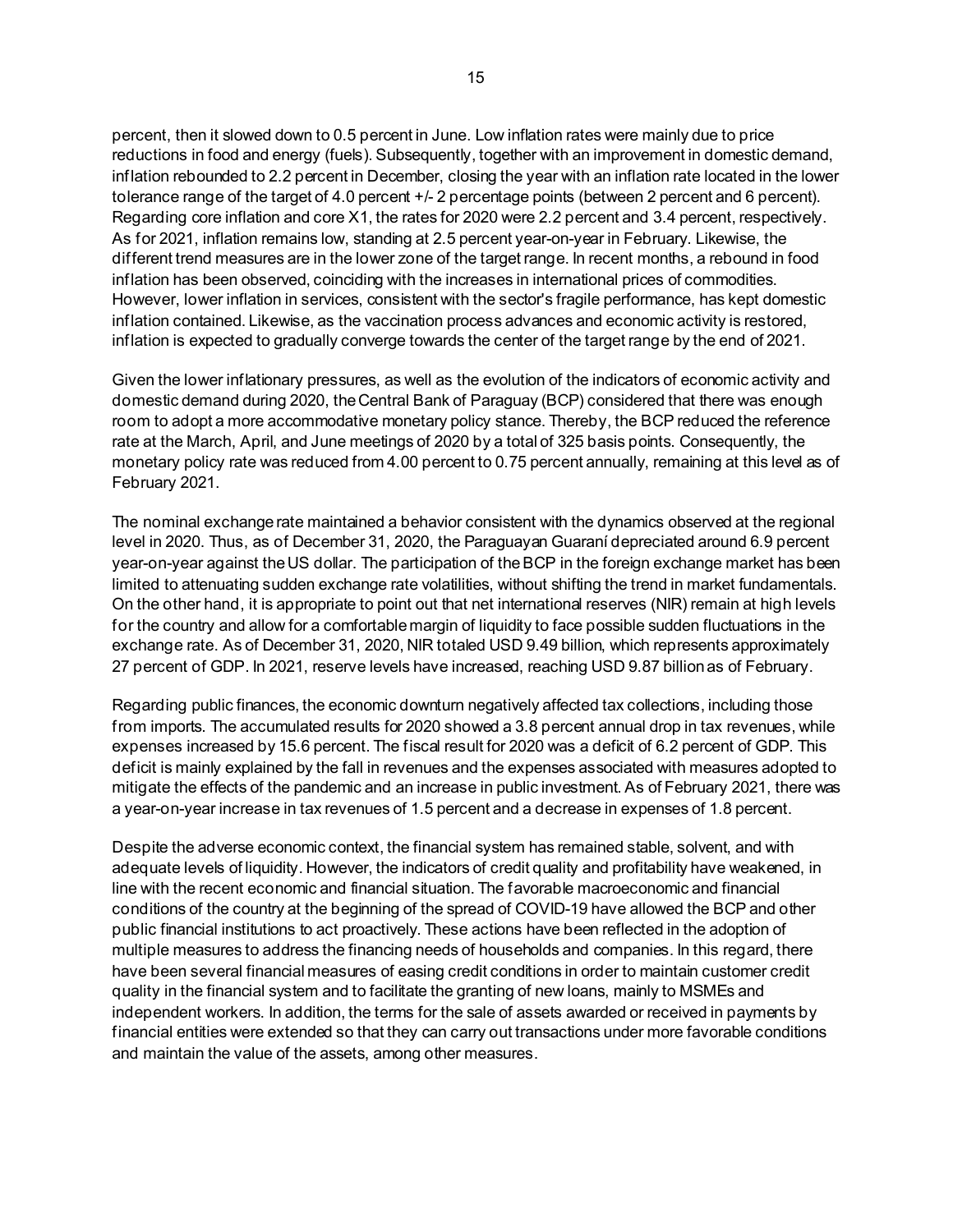Regarding the credit situation, since June 2020, the interannual growth rate of total credit showed a greater dynamism driven by the performance of loans in local currency, which have shown certain signs of recovery in line with the financial measures that have been implemented. In February 2021, total loans expanded 9.8 percent year-on-year, explained especially by the growth of loans in local currency (18.7 percent year-on-year), which was attenuated by the contraction of loans in foreign currency (-5.9 percent year-on-year).

# **PERU**

Peru's real GDP registered a record contraction of 11.1 percent in 2020, after 21 consecutive years of growth, due to one of the most stringent lockdowns in the world, introduced to contain the spread of COVID-19 during the first half of the year. As a consequence, GDP experienced a sharp fall (-30 percent yoy) in the second quarter of 2020. However, the implementation of fiscal and monetary stimulus contributed to a higher-than-expected recovery in Q42020, with economic activity coming much closer to its pre-crisis level (-1.7 percent yoy).

GDP during the first quarter of 2021 was affected by new measures geared to contain the second wave of COVID-19. However, recovery is expected to continue during the rest of 2021, as these measures are lifted, and a massive vaccination campaign is rolled out over the second half of the year. Under these assumptions, real GDP is expected to reach double-digit growth in 2021.

Inflation in most countries in the region shows a moderate upward trend in the first months of 2021, in line with the recovery of economic activity and some supply shocks, such as the increase in food prices and exchange rate depreciation. Although Peru's February inflation (2.4 percent) was also affected by these shocks, it remained within the target range (1 percent-3 percent) of the Central Reserve Bank of Peru (BCRP). In contrast, Peru's core inflation (excluding food and energy) fell to 1.57 percent in February, consistent with other trend inflation indicators. Total inflation is expected to reach 2.0 percent at end-2021, as supply shocks gradually dissipate.

The expansion of credit to the private sector accelerated from 6.9 percent in 2019 to 10.0 percent yoy as of February 2021, driven by the expansionary monetary stance, liquidity injection operations, and the Government-Guaranteed Loan Program known as *Reactiva Peru* (targeted to firms experiencing liquidity constraints under the pandemic).

The fiscal deficit increased from 1.6 percent of GDP in 2019 to 8.9 percent in 2020, due to lower government revenues, associated with the contraction in economic activity, and higher expenditures related to the expansionary fiscal measures implemented to cope with the COVID-19 shock. As a result, public debt increased from 26.8 percent of GDP in 2019 to 35.0 percent in 2020. The fiscal deficit is expected to decrease in 2021 due to higher commodity prices and a gradual economic recovery.

The current account registered a surplus of 0.5 percent of GDP in 2020 (from a 1.5 percent deficit in 2019) due to a contraction in the earnings of foreign-owned firms operating in Peru; the effect of weak domestic demand on imports; and a positive terms-of-trade impact on exports. The current account is expected to register a null result in 2021, supported by the positive result of the trade balance.

The BCRP has maintained a historically low policy interest rate of 0.25 percent since April 2020, equivalent to a negative real rate of 1.86 percent as of March 2021. Given the magnitude of the COVID-19 shock, the BCRP took the necessary steps to sustain the payments system and the flow of credit. Liquidity has been expanded through a range of monetary instruments. The balance of liquidity injection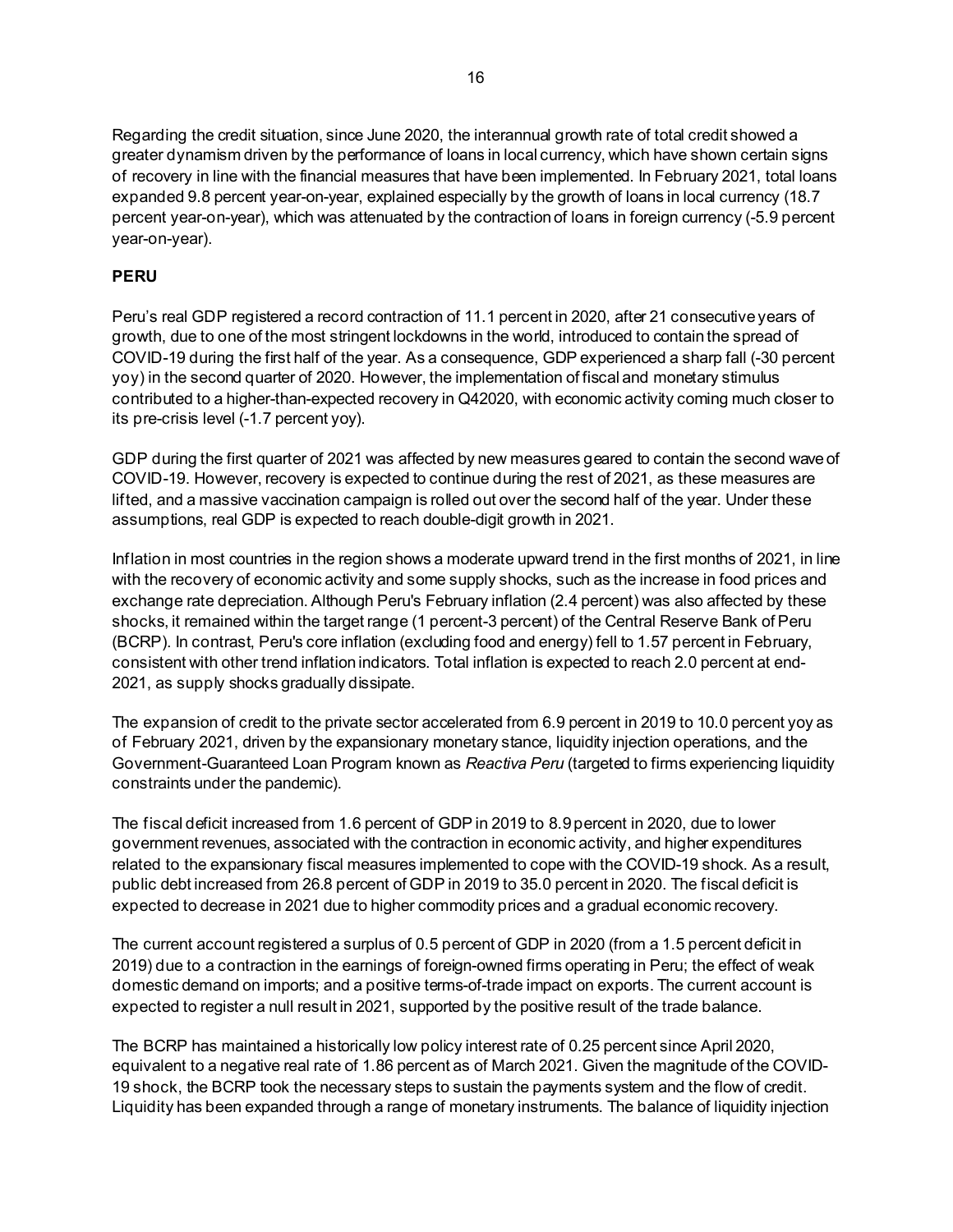operations through repos is 8 times higher than the maximum balance of similar operations during the Global Financial Crisis (2008-2009) and twice the balance reached during the de-dollarization program of 2015-2016.

The BCRP maintains an FX buffer of around six times the country's short-term obligations and 37 percent of GDP thanks to a precautionary accumulation of international reserves. Additionally, Peru has been granted access to contingent funds, such as the USD 11-billion Flexible Credit Line agreed with the International Monetary Fund. With solid fundamentals and high FX reserves, Peru's external position is one of the strongest among emerging market economies. This enables the authorities to considerably limit the risks from exogenous financial shocks.

In sum, the strong and coordinated fiscal and monetary response during the crisis was made possible by Peru's efforts to build sound macroeconomic fundamentals and policy buffers over the last 30 years.

#### **URUGUAY**

#### *Overview*

Since the first cases of COVID-19 on March 13, 2020 were detected in the country, the government has focused all efforts to protect lives, to contain the spread of the virus, and to mitigate its social and economic impact. The response to the COVID-19 shock has privileged individual freedom with social responsibility and an effective coordination between the public and private sector and the scientific community. After having effectively contained the COVID-19 virus for most of 2020, Uruguay faced its first wave of cases in November 2020. Non-mandatory vaccinations started on March 1<sup>st</sup>, aiming to inoculate approximately 80 percent of the population.

The public health response to the pandemic was accompanied by fiscal and monetary measures to safeguard jobs, incomes, and the productive sector. To manage the resources and budgetary expenditures during the emergency, the COVID-19 Solidarity Fund (Coronavirus Fund) was created with strict requirements for timely disclosure of information, transparency, and accountability. Fiscal measures included protecting household income and human capital through direct income transfers, expanding unemployment and health insurance, and providing tax relief, among others. Social transfers increased by 60 percent in monetary terms in 2020 and 40 percent in terms of beneficiaries. Credit and financial support sought to preserve the financial health and credit quality of micro, small, and medium-sized enterprises (MSMEs), ensuring the functioning of payment systems and supply chains between producers, suppliers, intermediaries, and creditors. Credits of USD 690 million were provided through the National Guarantee System (SiGa). Overall, in 2020, resources in support of mitigating the impact of the pandemic amounted to USD 1,217 million or 2.3 percent of GDP.

#### *Macroeconomic Outlook*

While an incipient recovery is underway, the COVID-19 outbreak negatively impacted Uruguay's economic growth in 2020. After a contraction of 10.9 percent in the second quarter of 2020, the economy grew 8 percent and 1.7 percent in seasonally adjusted terms in the third and fourth quarters, respectively. Following a 5.9 percent contraction in 2020, a rebound of 3.5 percent is forecasted for 2021. As the economy recovers, labor market conditions are expected to improve. The unemployment rate was 10.7 percent in January, a slight improvement relative to the hardest hit months of the pandemic in mid-2020. The recovery of the labor market is of utmost importance to support household incomes and the wellbeing of the population.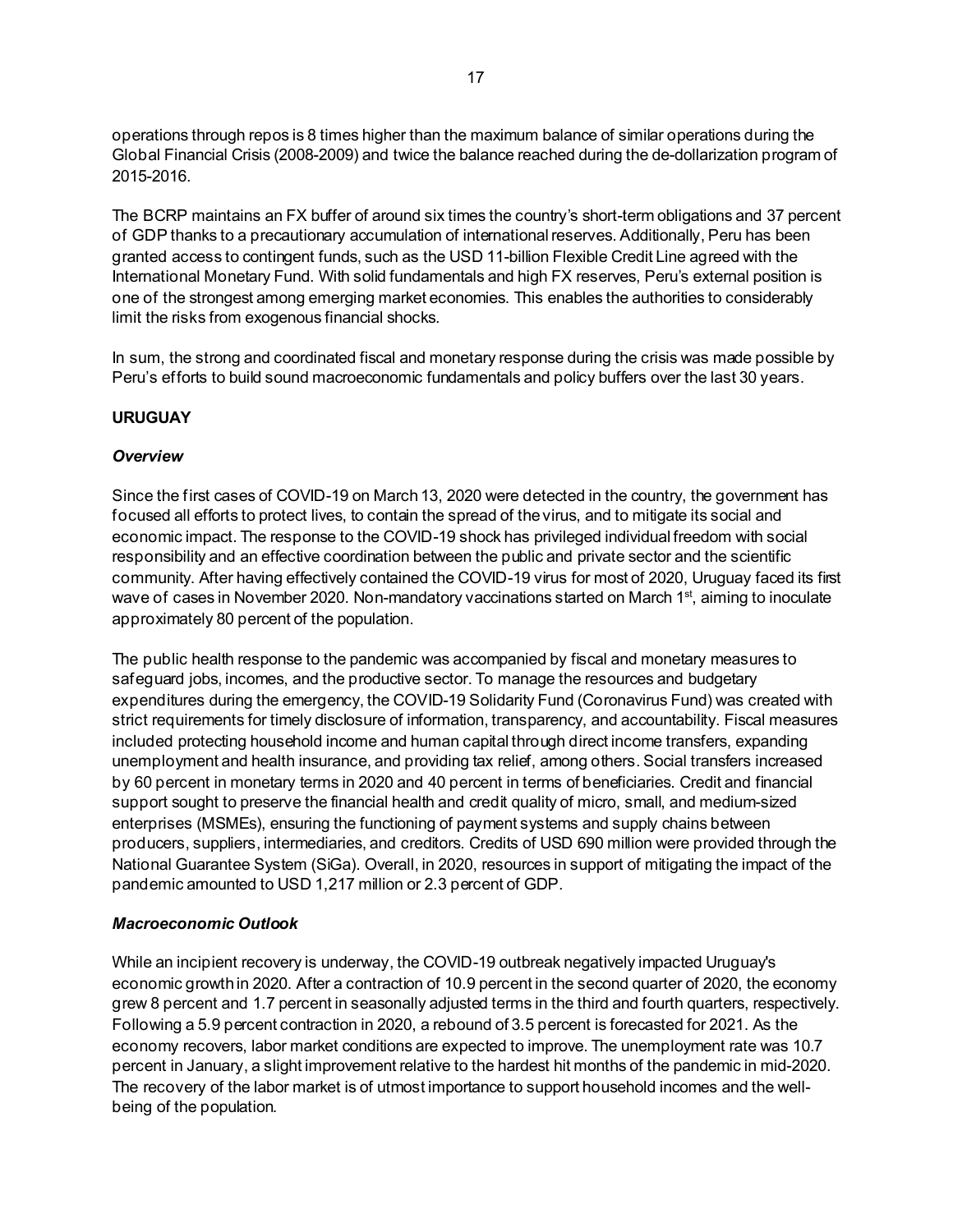In March 2021, annual inflation stood at 8.34 percent, according to data published by the National Institute of Statistics. According to the official projections and the expectations survey carried out by the Central Bank of Uruguay (BCU), the inflation rate will moderate significantly during 2021 and in the following years.

More efficient and better management of resources was instrumental in coping with the pandemic, targeting support to the most vulnerable sectors. Despite a loss of USD 2,000 million in public revenues stemming from the COVID-19 pandemic, the fiscal projections for 2020 established in the budget were all met without increasing taxes.

The government's financing strategy included disbursement of credit lines from multilateral institutions as well as bond issuance in both international and domestic markets. During 2020, the government drew down on available credit lines, as well as new emergency-type financing facilities for a total of USD 1,101 million. Uruguay issued a new CPI-linked global bonds maturing in 2040 for USD 1.6 billion equivalent at a real rate of 3.875 percent. It also reopened the dollar-denominated global bond maturing in 2031 for USD 400 million. In addition, a total equivalent of USD 2.6 billion was raised in the domestic market.

#### *Reform Agenda*

Despite the COVID-19 outbreak, the government moved forward with an ambitious agenda to address a pre-pandemic slowing economy, fiscal deterioration, and an increasing debt burden.

The 5-Year Budget Law 2020-2024 (approved by Congress in December) set out a credible medium-term fiscal consolidation plan and institutionalized fiscal prudence. Significant changes to fiscal policy decisionmaking and execution creates a foundation to stabilize the debt burden over GDP and foster sustainable finances over the medium term. The commitment to meeting fiscal targets is anchored in a new fiscal framework, including a new fiscal rule with its implementation based on the structural balance sheet and spending cap. In addition, the Law of Urgent Consideration (approved by Congress in July) set in motion a process towards a comprehensive pension reform with the objective of achieving an equitable and sustainable system.

To address long periods of above-target inflation and rebuild central bank credibility, a new institutional framework and practice of monetary policy was introduced. The enhanced monetary policy framework reaffirmed price stability as the primary mandate in normal times notwithstanding support to be provided to address emergencies. With that objective, the BCU announced the intention to lower the inflation target range from 3-7 percent to 3-6 percent by September 2022. The BCU also changed its main policy instrument away from targeting money supply growth to the basic interest rate, fixing it initially at 4.5 percent. The authorities reasserted a process of reducing financial dollarization and rebuilding local peso currency markets. To improve credibility, a new strategy to improve communications and enhance transparency was introduced.

To boost potential GDP, job creation, and competitiveness, the government is advancing structural reforms. The growth agenda includes updating the investment promotion regime providing tax incentives for employment creation and clean technologies, incentives for foreign investors, and productivityenhancing microeconomic reforms, among other reforms.

Uruguay is committed to the fight for climate action and working on the implementation of specific measures. In particular, we have recently transformed into law our commitment to the Coalition of